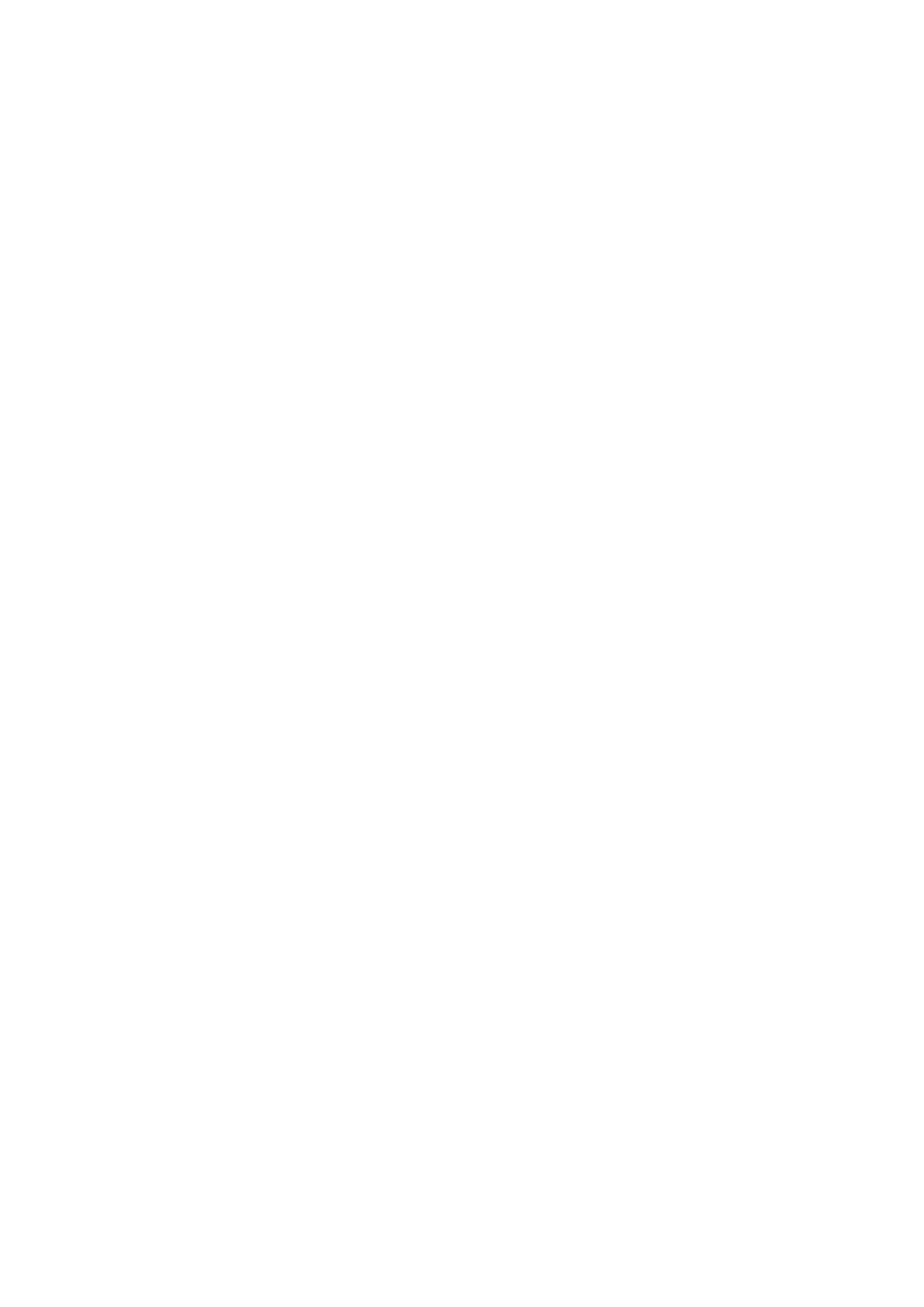### **Foreword**

Congratulations on your decision to seek reclassification to the Advanced Skill Enrolled Nurse (ASEN) level. This guide outlines the process you will need to follow to advance to this higher level. The reclassification process accords with the terms of the *WA Health – LHMU – Enrolled Nurses, Assistants in Nursing, Aboriginal and Ethnic Health Workers Industrial Agreement 2011* (the 2011 Industrial Agreement) and is through either:

• The possession of a post-registration qualification of at least six months duration relevant to the applicant's area of clinical practice and at least three years experience as an enrolled nurse (see Appendix One).

or

• Sufficiently demonstrated competency progression. This replaces the previous system of promotion.

For the purposes of reclassification to ASEN, "sufficiently demonstrated competencies" means you have satisfied the competencies process contained in *the Advanced Skill Enrolled Nurse Competencies Workbook*, as agreed between the employer and United Voice (the Union) within the designated timeframe.

Clause 25 of *the 2011 Industrial Agreement* deals with workforce development and provided for the establishment of a joint reference group to review the process of completing the *Advanced Skill Enrolled Nurse Competencies Workbook* (the workbook) and satisfying the competencies contained therein.

You can view the Industrial Agreement at: **www.health.wa.gov.au/awardsandagreements**

The reference group was constituted as an industry consultative committee and had an agreed number of members nominated by the Employers and the Union.

A second joint reference group was established to develop appropriate mental health competencies to be included in the workbook.

This review yielded the following changes:

- the introduction of Advanced Skill Enrolled Nurse competencies in the mental health area
- the development and implementation of a communication strategy to facilitate and support enrolled nurses to complete the workbook, particularly in the rural setting
- \* a review of the workbook and *ASEN Classification Guide*.

In seeking reclassification to the ASEN level you should obtain a copy of the workbook from your line manager (as defined in Appendix Two) or download it from the Nursing and Midwifery Office website, **www.nursing.health.wa.gov.au**. The workbook is available in PDF format.

You should then complete the workbook, providing written evidence or direct observational evidence of how you have demonstrated the competencies. It is not necessary to complete both the written evidence and direct observational evidence — only one form of evidence is needed. Once you have completed your workbook, submit it and your supporting evidence to your line manager.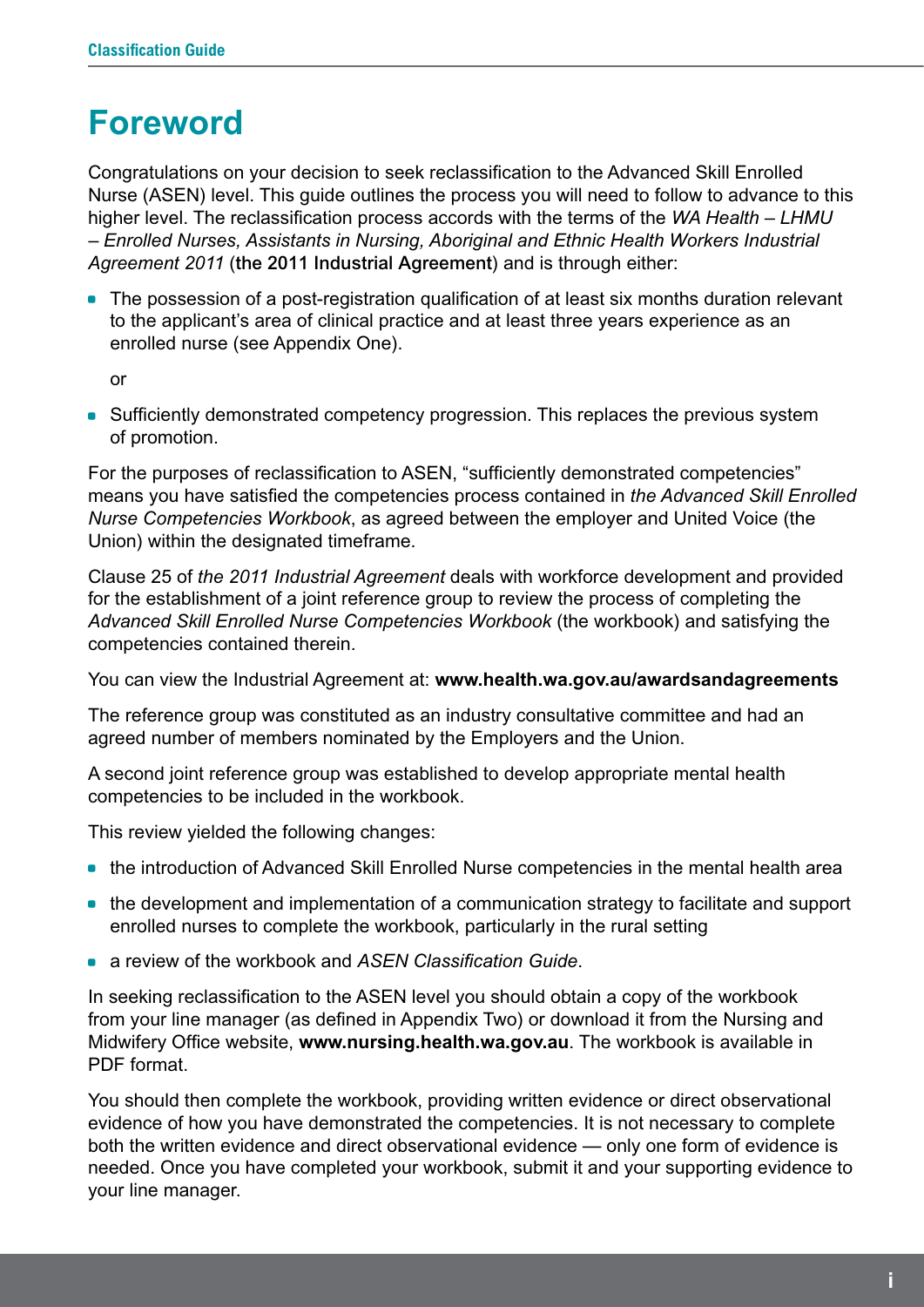Your line manager will then convene a classification review panel to assess your application and make a recommendation to the Director of Nursing/Midwifery or Area Chief Executive delegate for endorsement and final approval. You will be notified of the outcome in writing.

I take this opportunity to thank you for your valuable contribution to the Western Australian nursing workforce and wish you a successful and fulfilling career.

**Nursing and midwifery: great care is our business**



#### **Catherine Stoddart**

Adjunct Associate Professor Chief Nurse and Midwifery Officer WA Department of Health July 2012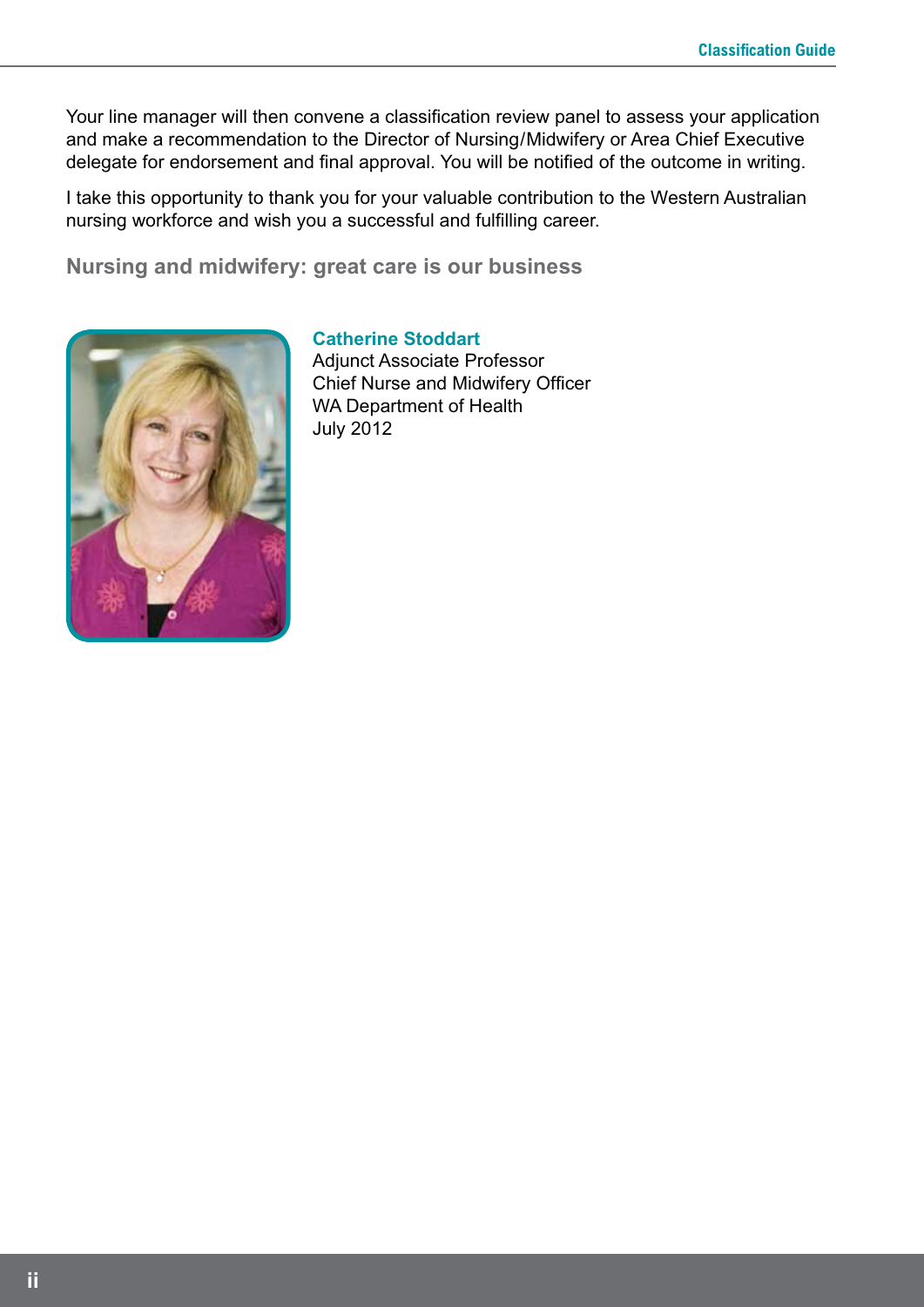# **Table of Contents**

| Foreword          |                                                                                                                                                                            | j              |
|-------------------|----------------------------------------------------------------------------------------------------------------------------------------------------------------------------|----------------|
| Section one:      | Introduction                                                                                                                                                               | 1              |
| Section two:      | Application process using the ASEN<br>competencies workbook                                                                                                                | 3              |
|                   | Flow diagram: Workbook application process                                                                                                                                 | 5              |
|                   | Dispute settlement procedure                                                                                                                                               | 6              |
| Section three:    | <b>Advanced Skill Enrolled Nurse competencies</b><br>Domain 1: Professional development<br>Domain 2: Provision of clinical care<br>Domain 3: Management of self and others | $\overline{7}$ |
| Section four:     | Guide to completing the Advanced Skill<br><b>Enrolled Nurse Competencies Workbook</b>                                                                                      | 10             |
| Appendixes        |                                                                                                                                                                            |                |
| Appendix one:     | Post-registration qualification application template                                                                                                                       | 27             |
| Appendix two:     | Post-registration qualification application<br>process flow diagram                                                                                                        | 29             |
| Appendix three:   | Industrial agreement 2011 dispute settlement procedure                                                                                                                     | 30             |
| Appendix four:    | Abbreviations, definitions, useful links<br>and sources of information                                                                                                     | 31             |
| Resource material |                                                                                                                                                                            | 34             |

e de la provincia de la provincia de la provincia de la provincia de la provincia de la provincia de la provin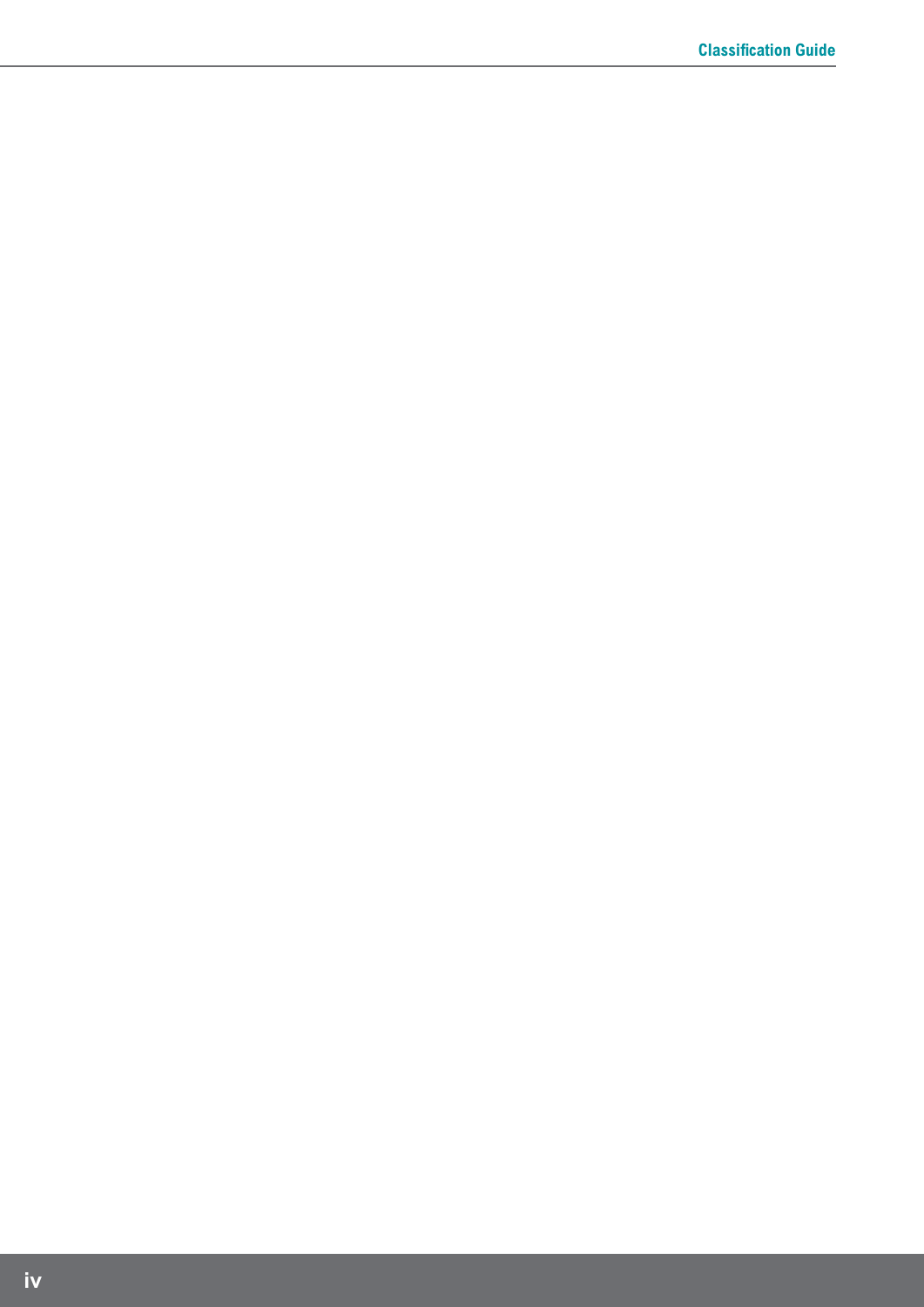# **Section one: Introduction**

In 2004, a review of the classification structure for enrolled nurses was undertaken which resulted in the *LHMU Enrolled Nurses and Nursing Assistants Industrial Agreement 2004*. The review had been designed to determine what changes were needed to ensure the classification structure reflected appropriate relativities between assistants in nursing, enrolled nurses and registered nurses. Through the review, agreement was reached on the classification structure for enrolled nurses. Its implementation commenced on 1 September 2006.

In accordance with Clause 25 (Workforce Development) of the *2011 Industrial Agreement,*  the *Advanced Skill Enrolled Nurse* (ASEN) *Competencies Workbook* (the workbook) has been revised and now includes mental health competency standard examples for mental health enrolled nurses.

#### **Advanced skill enrolled nurse applicants with post-registration qualifications**

Applicants with at least three years experience and a post-registration qualification of at least six months' duration — relevant to their area of clinical practice — may apply for reclassification by submitting a formal request to their line manager. A copy of the postregistration qualification should be attached to the written application. A template request can be found at Appendix One of this guide and may be used for the reclassification request.

Applicants with post-registration qualifications are not required to complete the workbook.

#### **Advanced skill enrolled nurse applicants with no formal post-registration qualifications**

These applicants must have at least four years experience and are required to complete the workbook. Instructions on how to complete the workbook are contained in this guide. Applicants may also seek assistance completing the workbook from their line manager, staff development nurse, senior registered nurse or nursing peers.

#### **Transferring between areas of clinical practice**

If an ASEN transfers to an area of clinical practice for which they do not meet the competency requirements, and initiated the transfer voluntarily they will:

- **.** upon transfer, be classified as Enrolled Nurse Level 4
- be reclassified to ASEN 1 for that area of clinical practice once they have met the competency requirements (post-registration qualification or sufficiently demonstrated competencies) to be classified as an ASEN 1 in that area of clinical practice
- be required to address Domain 2 competencies only (competency standards  $2.1 2.5$ ) to meet the "sufficiently demonstrated competencies" requirement if they choose to seek reclassification using the workbook.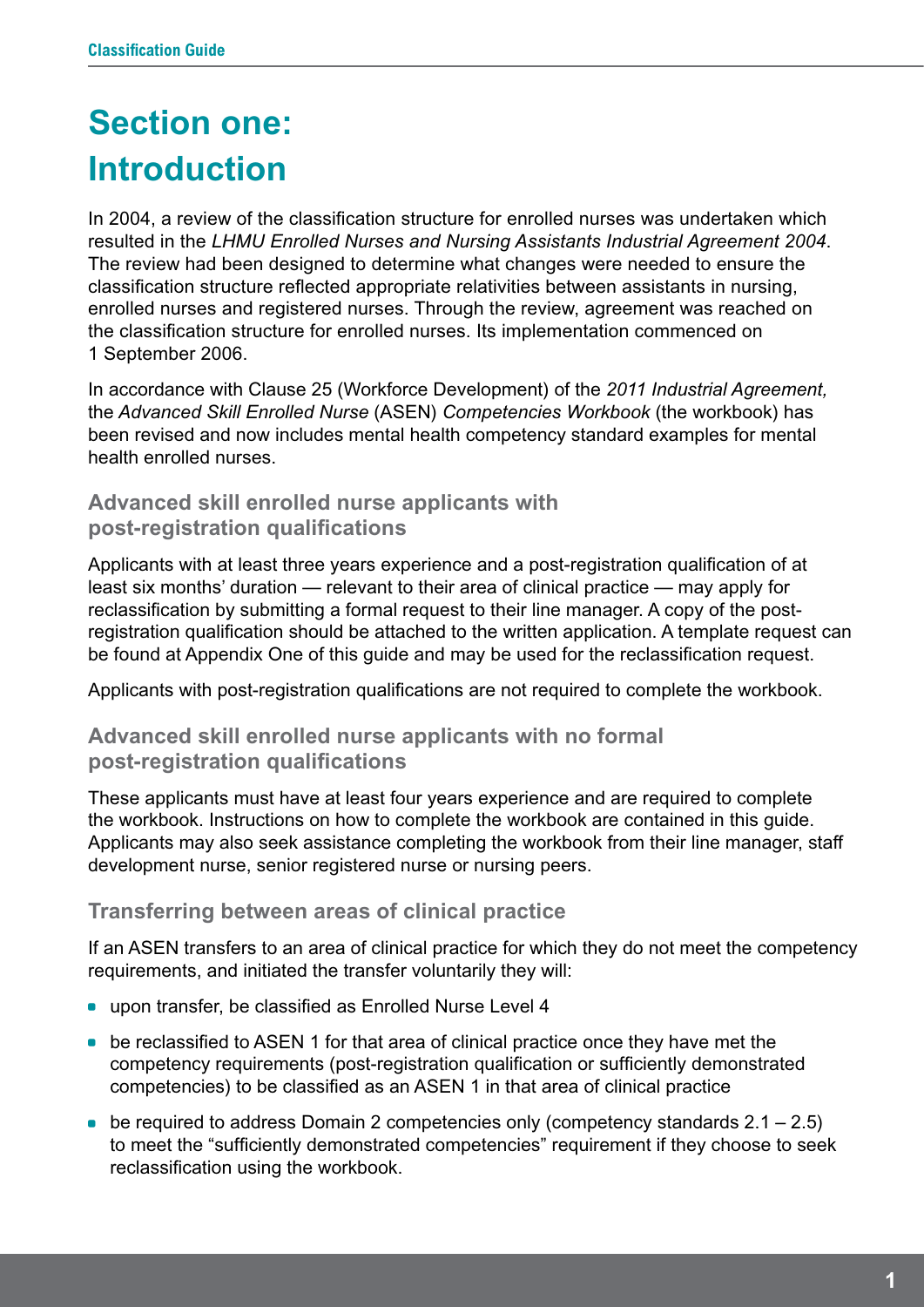If an ASEN transfers to an area of clinical practice for which they do not meet the competency requirements, and the transfer is initiated by the employer:

- $\bullet$  the ASEN will maintain their classification as an ASEN
- the employer will provide the ASEN with opportunities to gain ASEN competencies relevant to the new area of clinical practice and the ASEN will participate in obtaining the new competencies.

Enrolled nurses transferring to an area of clinical practice for which they have previously met the requirements to be classified as an ASEN shall be immediately classified as ASEN (like-to-like transfer).

#### **ASEN in mental health**

In 2011, the inclusion of mental health competencies was established through negotiations between WA Health and United Voice in the *Enrolled Nurses, Assistants in Nursing and Aboriginal Health and Ethnic Health Workers Industrial Agreement 2011*. This inclusion enables general trained enrolled nurses working in mental health to advance to the ASEN level.

Enrolled nurses may apply for an appointment to ASEN 1 in mental health by completing the requirements of the workbook. Enrolled nurses who submit an application for ASEN in mental health within six months of the date of the completion of the workbook review, and who are assessed as meeting the requirements for appointment to ASEN 1, will be appointed from 5 5 May 2011. The operative date for any subsequent successful application will be the date on which the application was lodged.

#### **Differentiation of industrial agreements**

Enrolled mental health nurses working under the *Registered Nurses, Midwives and Enrolled Mental Health Nurses – Australian Nursing Federation – WA Health Industrial Agreement 2010* are not eligible for the ASEN classification.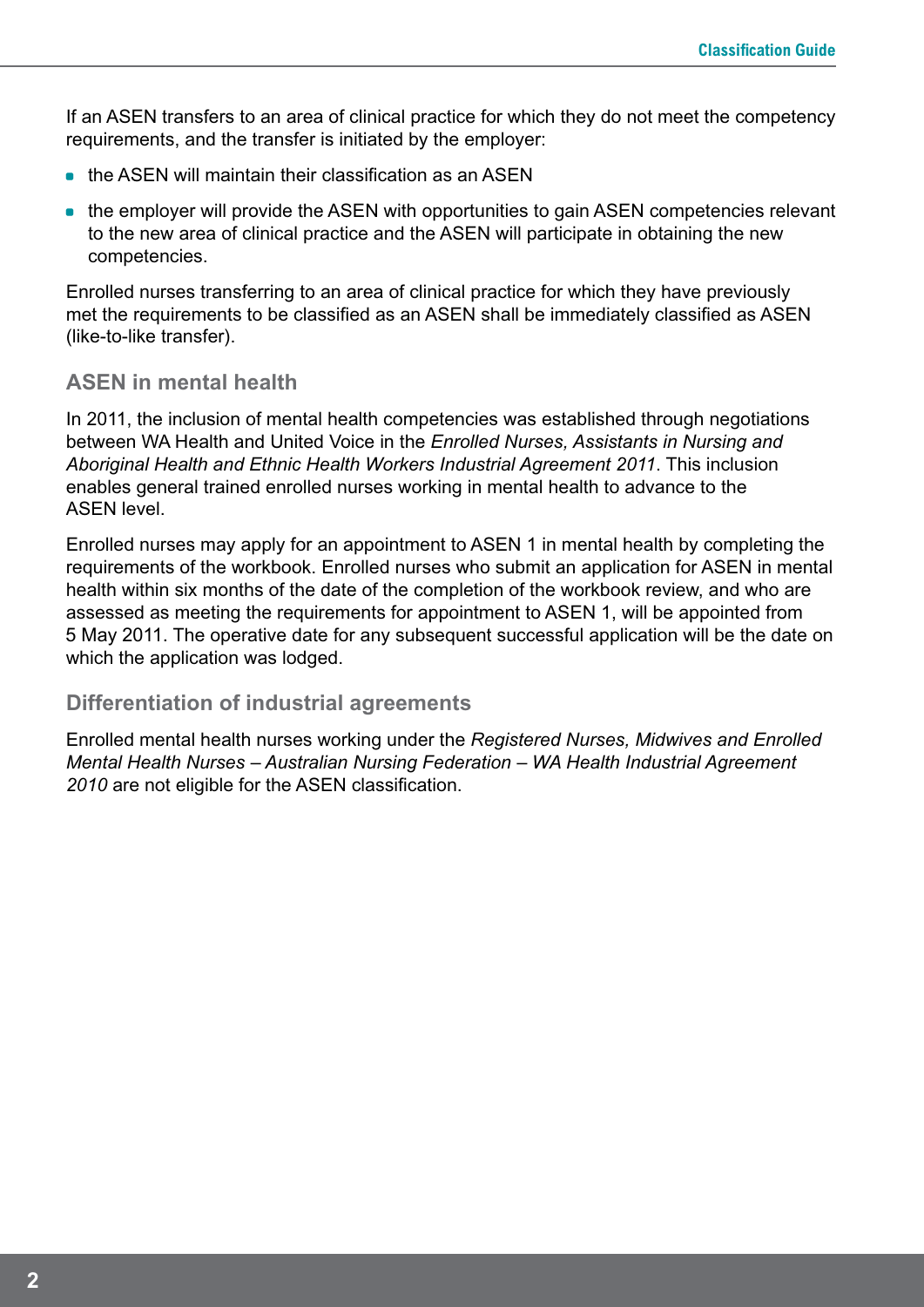# **Section two: Application process using the ASEN competencies workbook**

The following process applies to an *Advanced Skill Enrolled Nurse Competencies Workbook* application:

#### **1. Application**

The enrolled nurse initiates the classification process by completing the *Advanced Skill Enrolled Nurse Competencies Workbook* (the workbook), providing the relevant supporting evidence and submitting this to their line manager. The date of submission will remain the application date for all purposes.

Evidence supporting the application can be in the following forms:

#### **• Written Evidence of Performance**

A completed workbook using written evidence of performance or a recent performance appraisal (within the past 12 months). This can include  $-$  but is not limited to  $-$  copies of attendance certificates, certificates of completion and memberships in relation to development, courses and committees.

or

#### \* **Direct Observation of Performance**

A completed workbook using an assessor's direct observations of the applicant's performance. Direct observation requires the assessor to observe the actual performance of the applicant and compare it to the competency standards in this guide, the *Advanced Skill Enrolled Nurse Classification Guide*. The assessor should document their observations in the Direct Observations section of the workbook. Their documentation should include both clinical skills and behaviours. The form should be signed and dated by the assessor and submitted with the workbook.

The line manager should provide the applicant with a copy of the workbook within two working days of the enrolled nurse applicant's request.

The applicant should make a copy of the completed workbook for their own records before submitting it to their line manager.

#### **2. Line manager convenes classification review panel**

The line manager must convene a classification review panel within 10 working days of receiving the workbook. The panel will consist of the line manager, another senior registered nurse and an ASEN (or an enrolled nurse of at least four years experience if an ASEN is not available). Each member of the panel should be given copies of the completed workbook.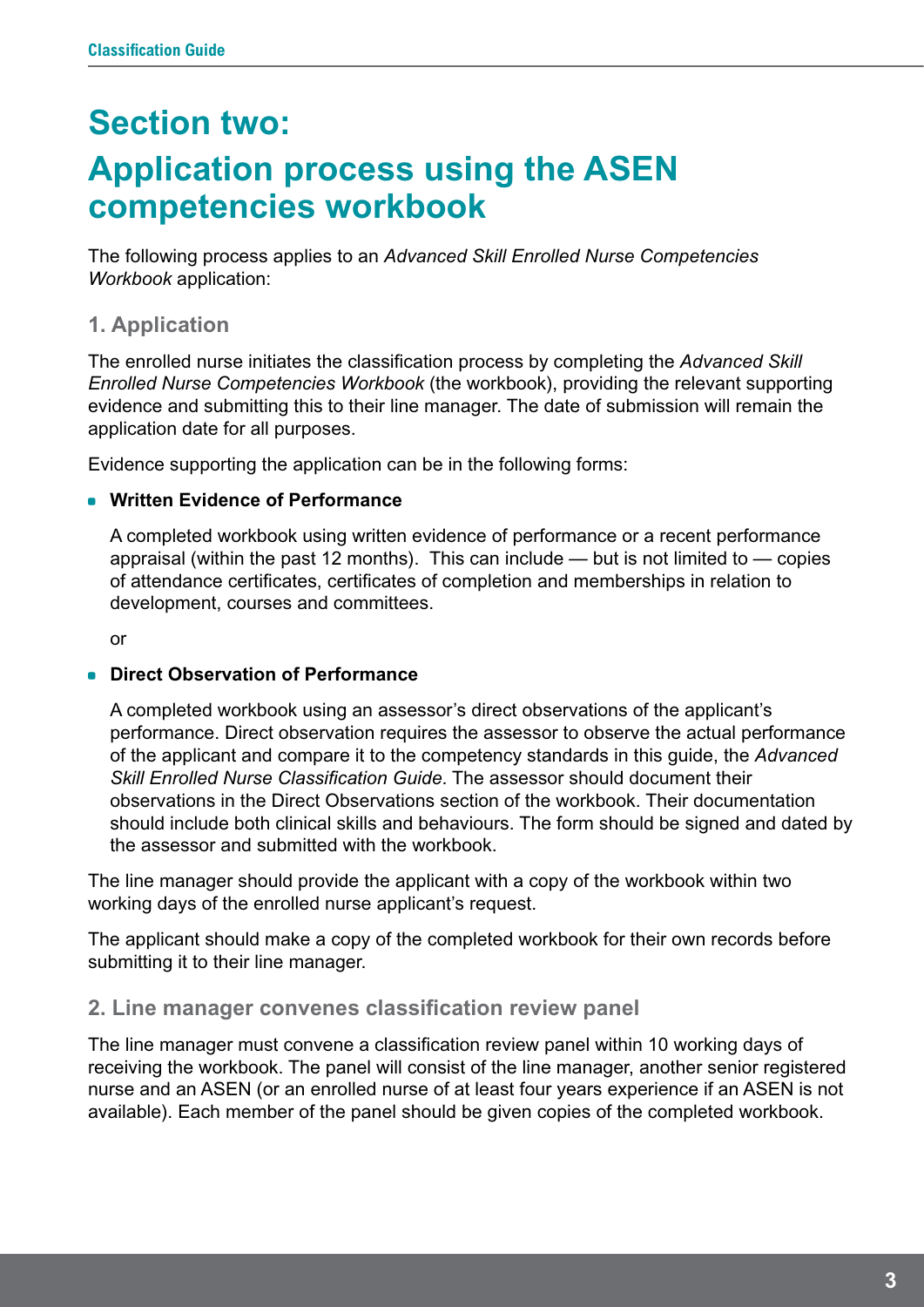#### **3. Classification review panel assesses application**

Within 10 working days of being convened, the panel assesses the application against the competencies and evidence requirements in the workbook. It then makes a recommendation, which it forwards along with the workbook to the Director of Nursing/Midwifery (DON/M) or DON/M delegate.

The decision of the panel is by majority. The panel's chairperson will record written reasons for each determination.

#### **4. DON/M endorses recommendation**

Within five working days of receiving the workbook, the DON/M or Area Chief Executive (ACE) delegate will endorse and approve the submission, or refer unsuccessful applicants to the staff development nurse or educator for further development.

#### **5. Successful applicants – DON/M or ACE endorse recommendation**

The DON/M or ACE delegate will review the recommendation and either endorse the request for reclassification or seek further information. Written advice will be provided expeditiously to the applicant.

#### **6. Unsuccessful applicants – DON/M refers for further development**

At the time of referring the applicant for further development, the DON/M will provide the applicant with written advice, including why they were unsuccessful.

Unsuccessful applicants may re-apply after three months or contest the decision through the dispute resolution process.

**Note:** A flow diagram, on page 5, outlines the application process.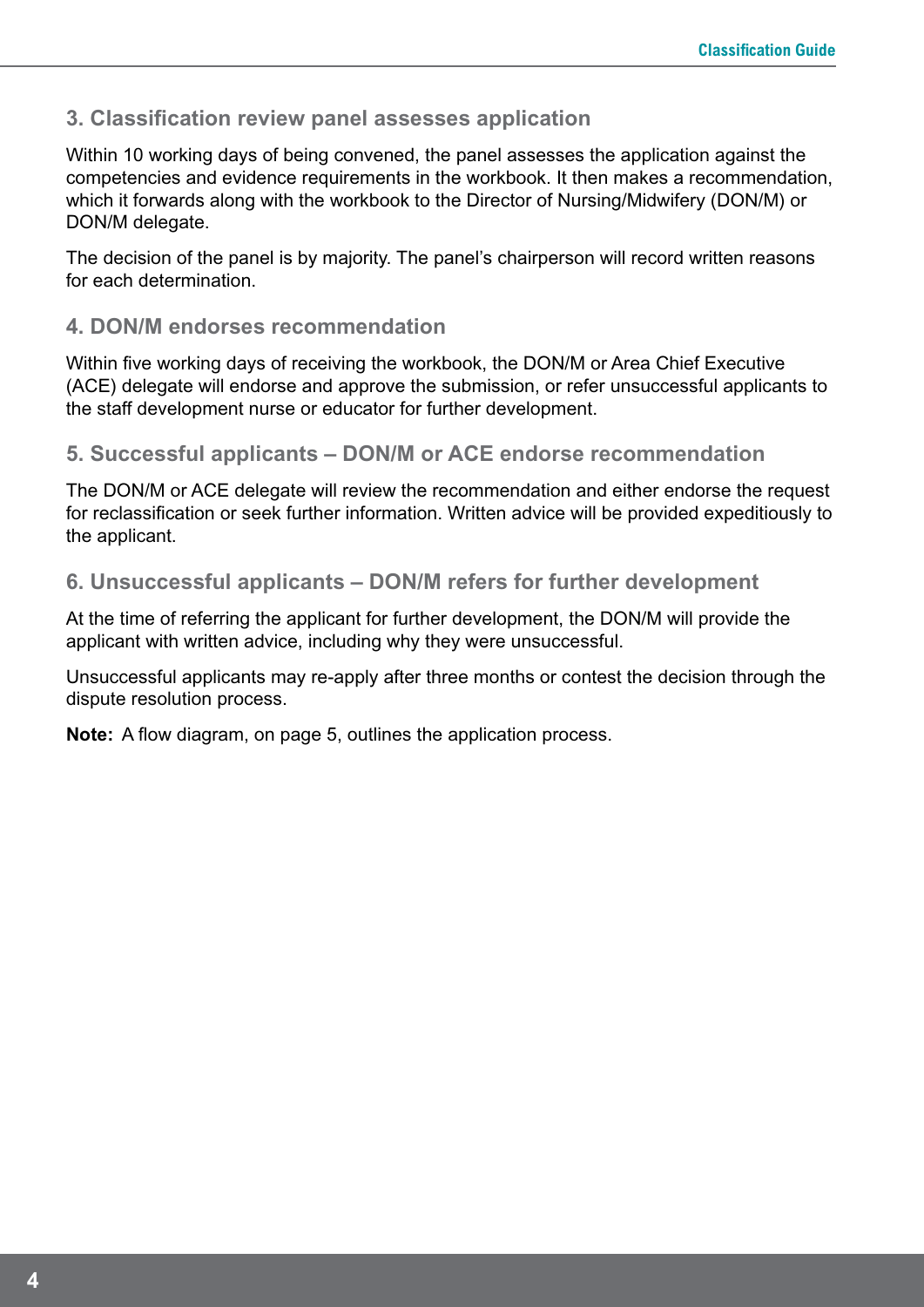# **Workbook application process flow diagram**

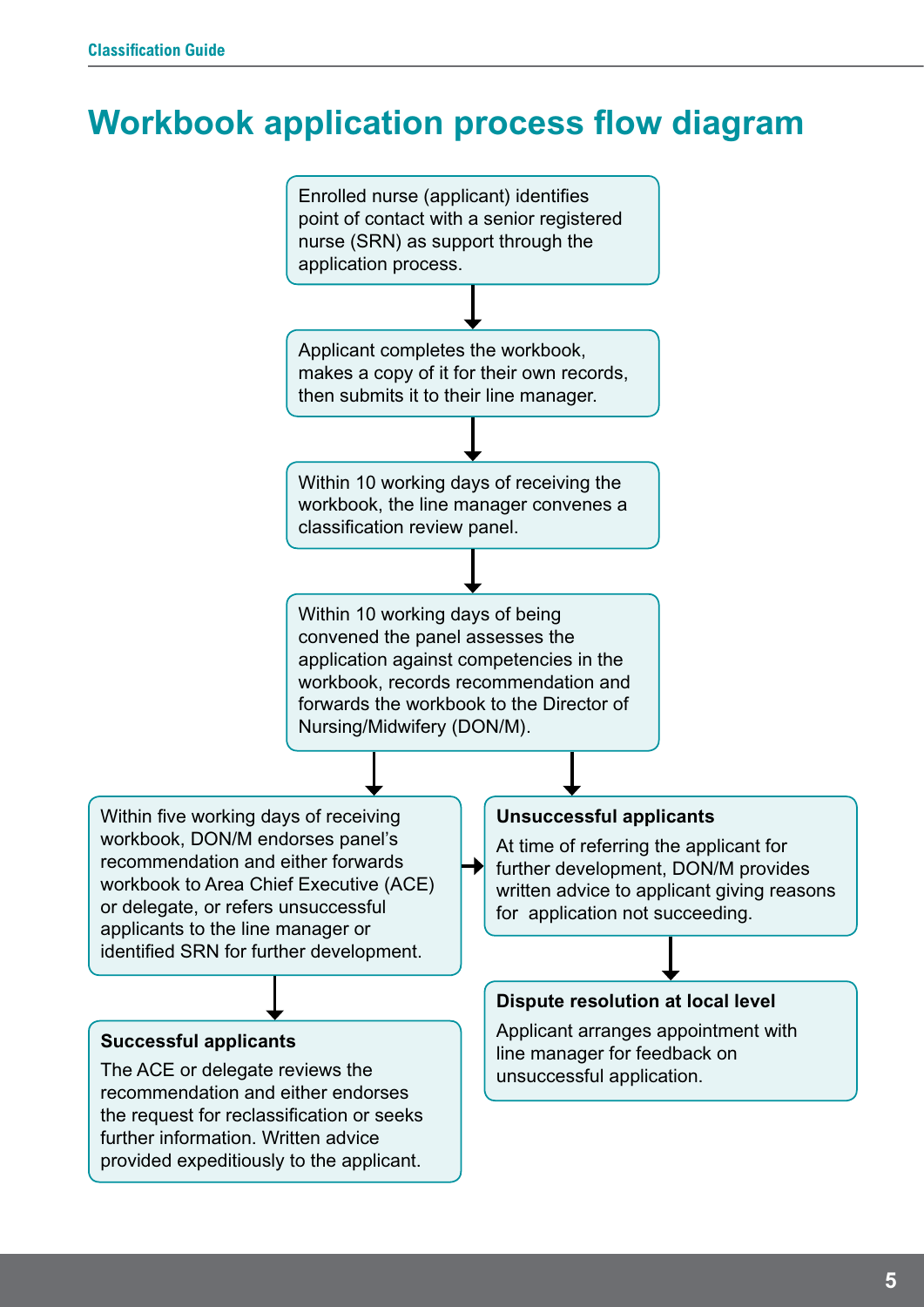# **Dispute settlement procedure**

An applicant, the Department of Health or United Voice may, at any time, initiate the following dispute procedure as per the *WA Health – LHMU – Enrolled Nurses, Assistants in Nursing, Aboriginal and Ethnic Health Care Workers Industrial Agreement 2011*:

- If the matter is not readily resolved through initial contact, a meeting of the representatives of the parties shall be convened within three working days of such contact; and
- Any of the parties may refer the dispute to the Western Australian Health Industrial Relations Commission for conciliation and/or arbitration.

Refer to Appendix Three for the EBA dispute procedure for consideration.

#### **Responsibilities and rights**

#### **The Applicant is responsible for:**

Providing the classification review panel with a comprehensive and complete application package and supporting evidence in relation to the competency.

#### **The Applicant has the right to:**

- confidentiality in the assessment process, including conflict of interest correspondence
- expect that the due process of natural justice will apply
- a fair, equitable and comprehensive assessment
- request that an alternative panel or panel member be appointed if the applicant considers that there may be a conflict of interest
- information about the procedures for reclassification
- withdraw at any time during the assessment period on submission of a written request
- have the assessment process completed within the designated timeframe
- seek help from United Voice or other resources in relation to procedural matters.

#### **The classification review panel is responsible for:**

- $\bullet$  reviewing all evidence provided by the applicant
- compiling a fair, equitable and comprehensive assessment
- providing constructive feedback and advice to the applicant
- making a recommendation on the endorsement or non-endorsement of the ASEN status, based on information supplied by the applicant with reference to the competencies and evidence contained in the workbook
- abiding by the timeframes established within this guide
- ensuring confidentiality is maintained at all times.

#### **The classification review panel has the right to expect:**

- applications will be complete and contain all the relevant documentation
- assistance from a human resources manager or other authority resource in relation to procedural matters.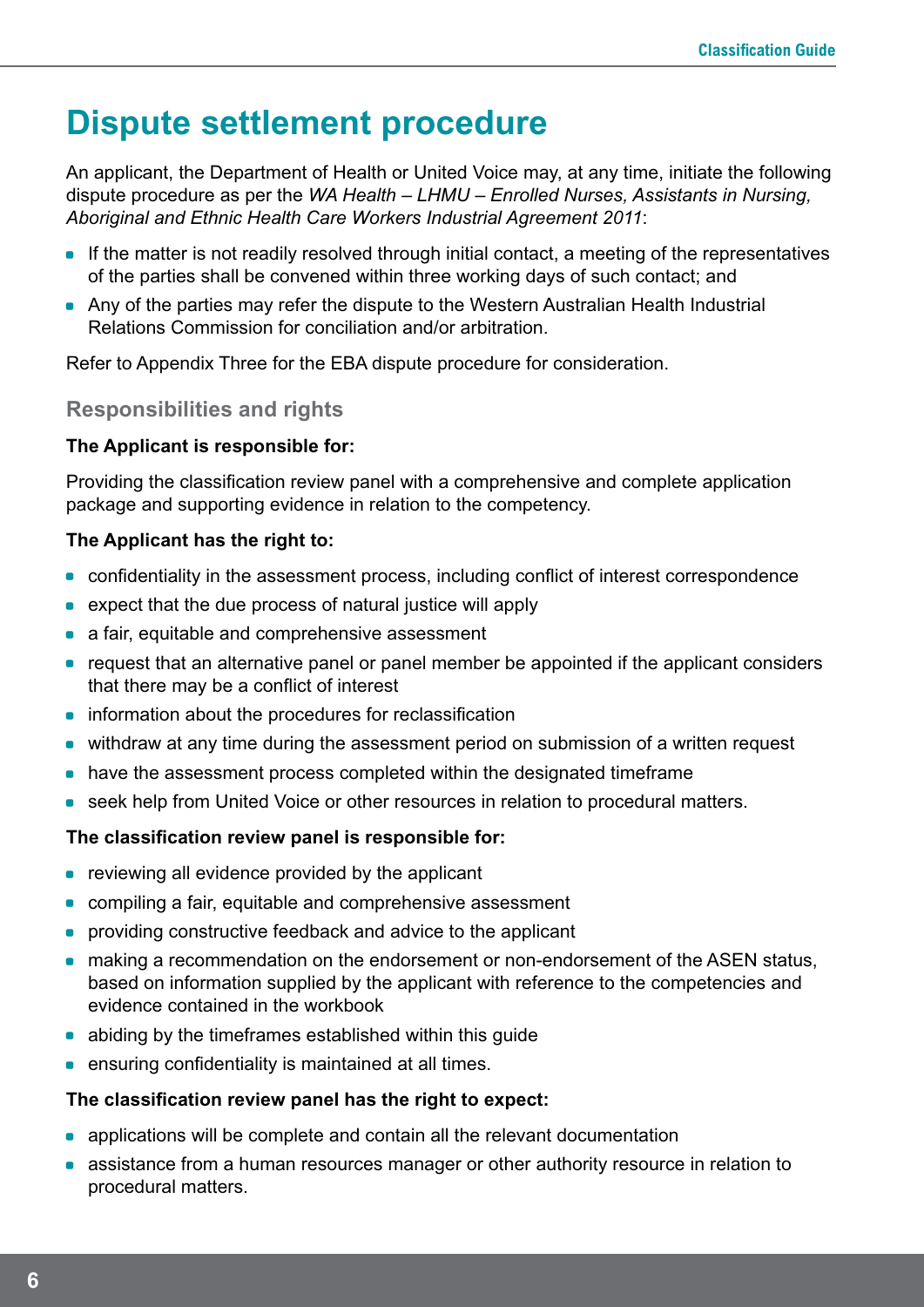# **Section three: ASEN competencies**

The ASEN competencies have been adopted from the competency standards for the advanced enrolled nurse<sup>1</sup>. Modifications to employment classifications have been made to represent the Western Australian healthcare industry.

#### **Domain 1: Professional development**

This competency domain reflects active engagement in ongoing learning and collaboration with others in education and development as a basis for practice.

**Competency standard 1.1**

Initiates and undertakes ongoing professional development:

- identifies professional development needs through reflection on practice
- seeks out learning opportunities to extend knowledge and skills according to professional goals
- undertakes specialist and/or ongoing education
- actively participates in the profession through membership of professional organisations or nursing networks.

#### **Competency standard 1.2**

Contributes to the education of others:

- orientates new staff to local practices
- **preceptors or mentors new graduate enrolled nurses, student enrolled nurses and** assistants in nursing
- assists with the development of ward-based educational material.

#### **Domain 2: Provision of clinical care**

This competency domain reflects an ability to provide additional comprehensive clinical care in a focused or specialised area of practice. This may include providing care to individuals and/or groups with complex needs both within and/or outside of a formal healthcare setting, with a greater degree of indirect registered nurse supervision.

The enrolled nurse must continue to work within their scope of practice and under the supervision of a registered nurse.

<sup>&</sup>lt;sup>1</sup> Adrian, A., (2005). Competency standards for the advanced enrolled nurse.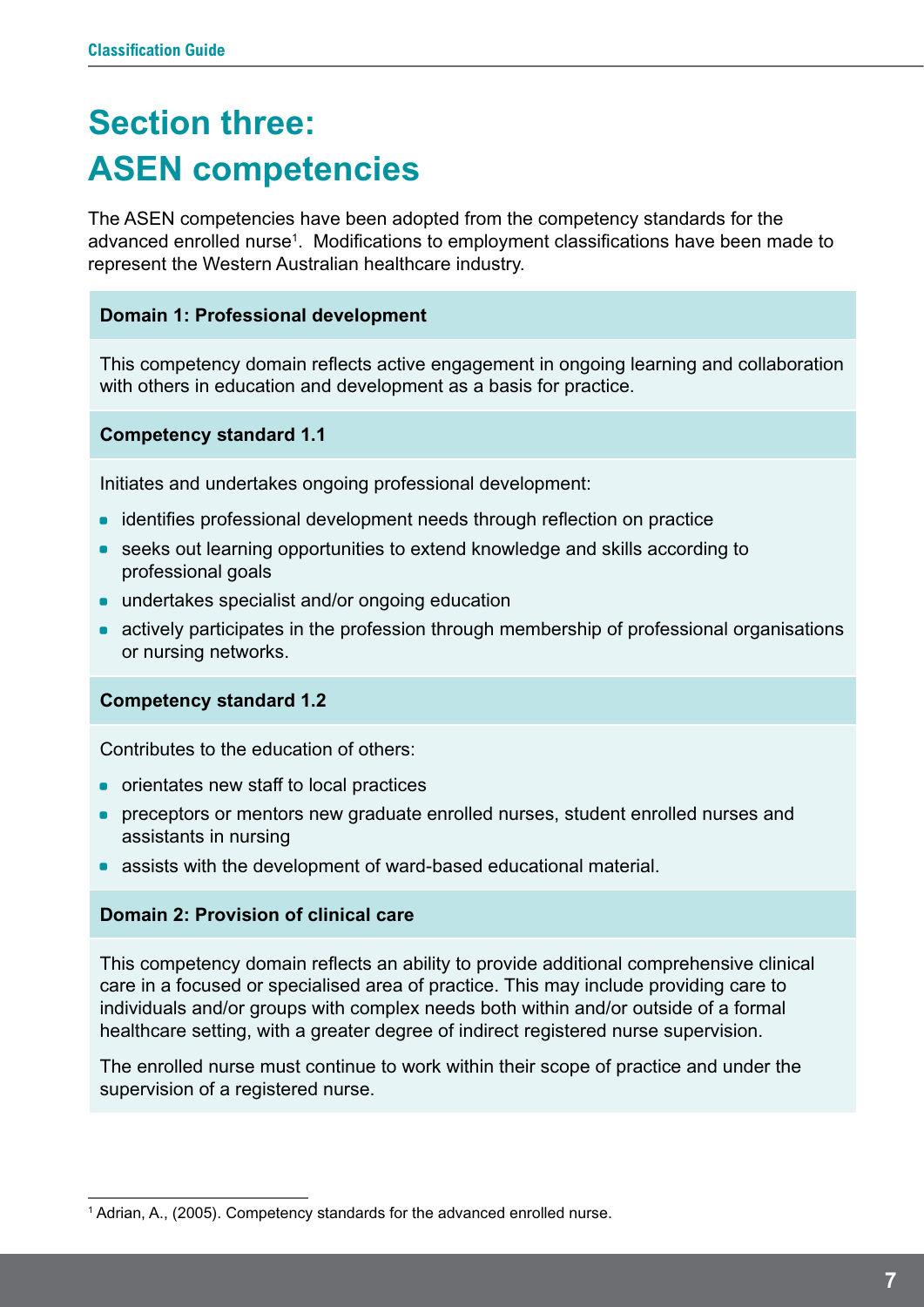#### **Competency standard 2.1**

Practices using specialised or additional comprehensive knowledge and skills:

- applies specific knowledge and skills in the provision of clinical care such as wound care, continence management, dementia, or child/family health care
- applies a broad knowledge base and wide experience of the care environment and processes to the provision of care
- uses in-depth knowledge of community resources to plan management of care
- liaises with community mental health workers on admission and discharge of mental health patients.

#### **Competency standard 2.2**

Modifies practice to accommodate the patient/client health care needs of individuals and/ or groups in different environments:

- may provide care for individuals and/or groups in homes or community settings as well as healthcare settings
- uses advanced assessment skills to modify patient care
- **•** practises according to clinical standards and guidelines
- demonstrates the ability to perform ongoing risk assessment through the use of tools such as the Mental State Exam and Clinical Risk Assessment and Management.

#### **Competency standard 2.3**

Assists in providing care to individuals and/or groups with complex conditions:

- prioritises care appropriately and responds to clinical situations independently, escalating care as necessary
- undertakes complex nursing procedures in the provision of care
- responds to rapidly changing situations involving deteriorating patients
- recognises the different care required with the complex mental health patient and initiates appropriate multidisciplinary care plans.

#### **Competency standard 2.4**

Uses comprehensive assessment skills to make reliable clinical decisions:

- using a systematic approach, identifies risks and potential outcomes to assessment
- **bases clinical decisions on assessment**
- **provides mental health clinical risk assessments and management strategies through** the use of tools such as the Mental State Exam and Clinical Risk Assessment and Management.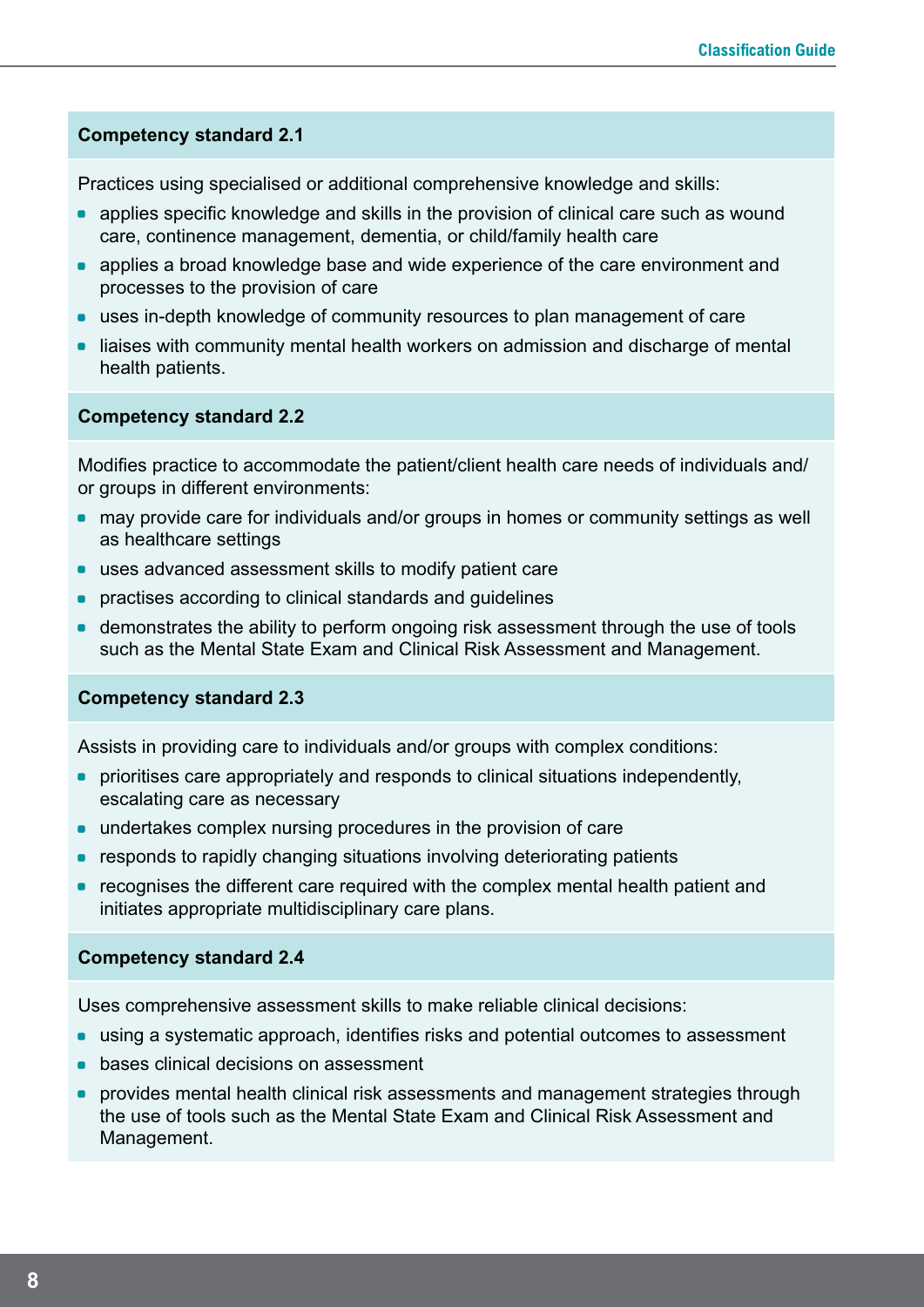#### **Competency standard 2.5**

Develops care plans for individuals and/or groups and evaluates outcomes of own practice:

- initiates review and modification of care plans where appropriate
- develops and implements care plans for individuals and/or groups with multiple co-morbidities or care requirements
- provides comprehensive mental health management plans in consultation with patients/ clients and carers.

#### **Domain 3: Management of self and others**

This competency reflects broader experiences, knowledge and skills that enable a more comprehensive scope of delegated responsibility and greater degree of indirect registered nurse supervision.

#### **Competency standard 3.1**

Participates in the development, implementation and review of organisational policies, programs and procedures:

- is involved in committees and working parties within and/or external to the work unit
- may take responsibility for equipment/maintenance schedules, budgets, rosters, and stock control
- participates in quality improvement activities.

#### **Competency standard 3.2**

Coordinates delegated activities of other staff under the guidance and direction of a registered nurse:

- coordinates and guides activities of other enrolled nurses, student enrolled nurses and assistants in nursing
- contributes to the review and the development of clinical standards and guidelines.

#### **Competency standard 3.3**

Acts as a resource to others in an area of clinical practice:

- participates in education of individuals, groups and staff as appropriate
- may be involved in unit/ward orientation and ongoing support for staff and students.

#### **Competency standard 3.4**

Actively participates in team leadership and decision-making:

- contributes to the performance management and appraisal of other staff members
- demonstrates advanced interpersonal skills
- supports team leadership roles and responds to changing priorities.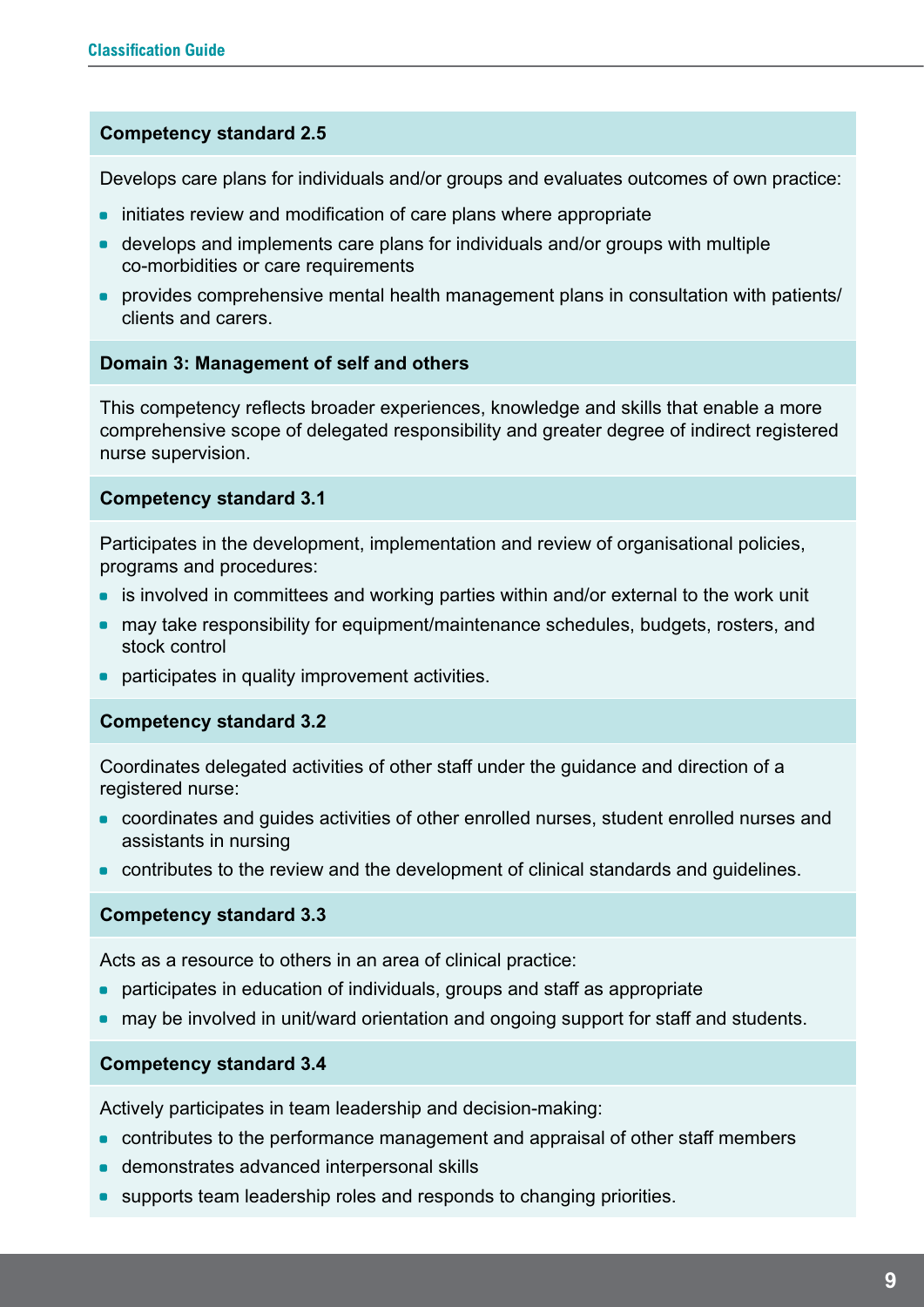# **Section four: Guide to completing the workbook**

This guide is designed to assist the enrolled nurse applicant to complete the *Advanced Skill Enrolled Nurse Competencies Workbook* (the workbook). Cues and examples are provided for each competency. The enrolled nurse must demonstrate their competency by providing written evidence under each competency statement.

The enrolled nurse (applicant) is responsible for:

- addressing, in a clear and concise manner, each competency of the three domains
	- • professional development
	- • provision of clinical care
	- management of self and others
- supporting each competency by using relevant examples of activities or events. This guide gives examples of ASEN behaviours that demonstrate competencies
- providing a range of examples from either recent or past experience
- ensuring examples are not exhaustive or all inclusive
- considering, when addressing each of the competencies:
	- how the competency can be demonstrated
	- • examples that might be provided
	- • activities undertaken that support the competency.

#### **Demonstrating the competencies by direct observation**

The applicant will be observed carrying out the competencies in the three domains:

- **•** professional development
- **•** provision of clinical care
- management of self and others.

The applicant's performance is to be observed by an assessor, and compared against the competency.

The assessor will document, sign and date their observations in the *Direct Observation* section of the workbook.

The assessment should include both clinical skills and behaviours.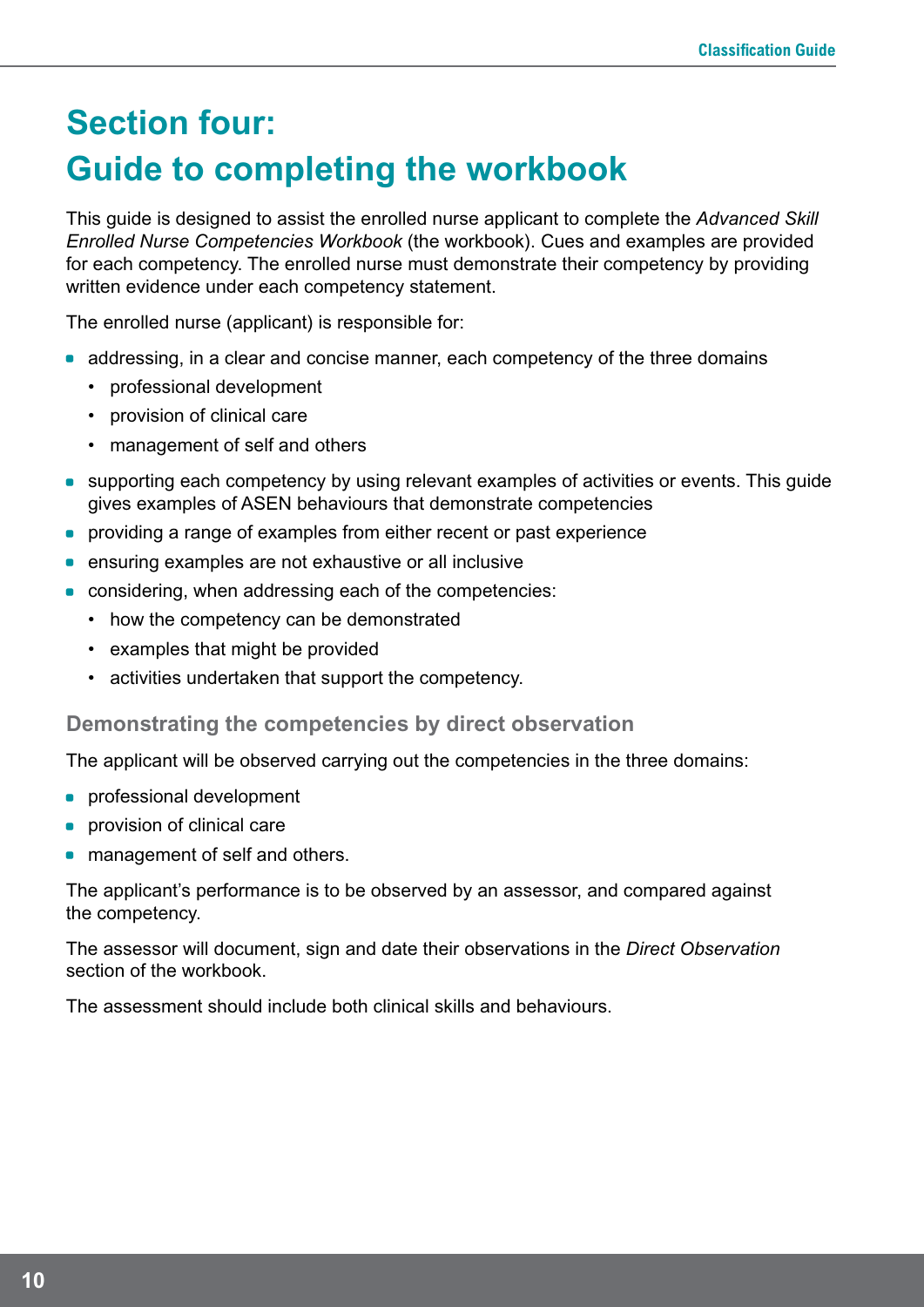### **Examples of responses to the competency standards when applying by written evidence**

#### **Domain 1: Professional development**

This competency domain reflects active engagement in ongoing learning and collaboration with others in education as a basis for practice.

The applicant must address each competency standard and provide evidence supporting their statements. Attach additional pages if you need more space.

#### **Competency standard 1.1**

**Initiates and undertakes ongoing professional development**

#### **Cue**

To address this competency the applicant should include their involvement in professional development activities that enhance their clinical practice.

The applicant must provide more than a list of activities and must demonstrate how the professional development activities related to, and benefitted, their work area.

The applicant may also include membership of professional nursing organisations or nursing speciality groups.

#### **Examples of evidence to support competency standards**

- Identifies professional development needs through reflection on practice: e.g. short courses that relate to your clinical area ie clinical assessment of acute patients.
- Seeks out learning opportunities to extend knowledge and skills according to professional goals:

e.g. certificate of medication competency.

- Undertakes specialist and/or ongoing education: e.g. attendance at conferences/seminars.
- Actively participates in the profession through membership of professional organisations or nursing networks:

e.g. membership with Enrolled Nurses Association of Western Australia.

More than one example may be required to demonstrate this competency standard.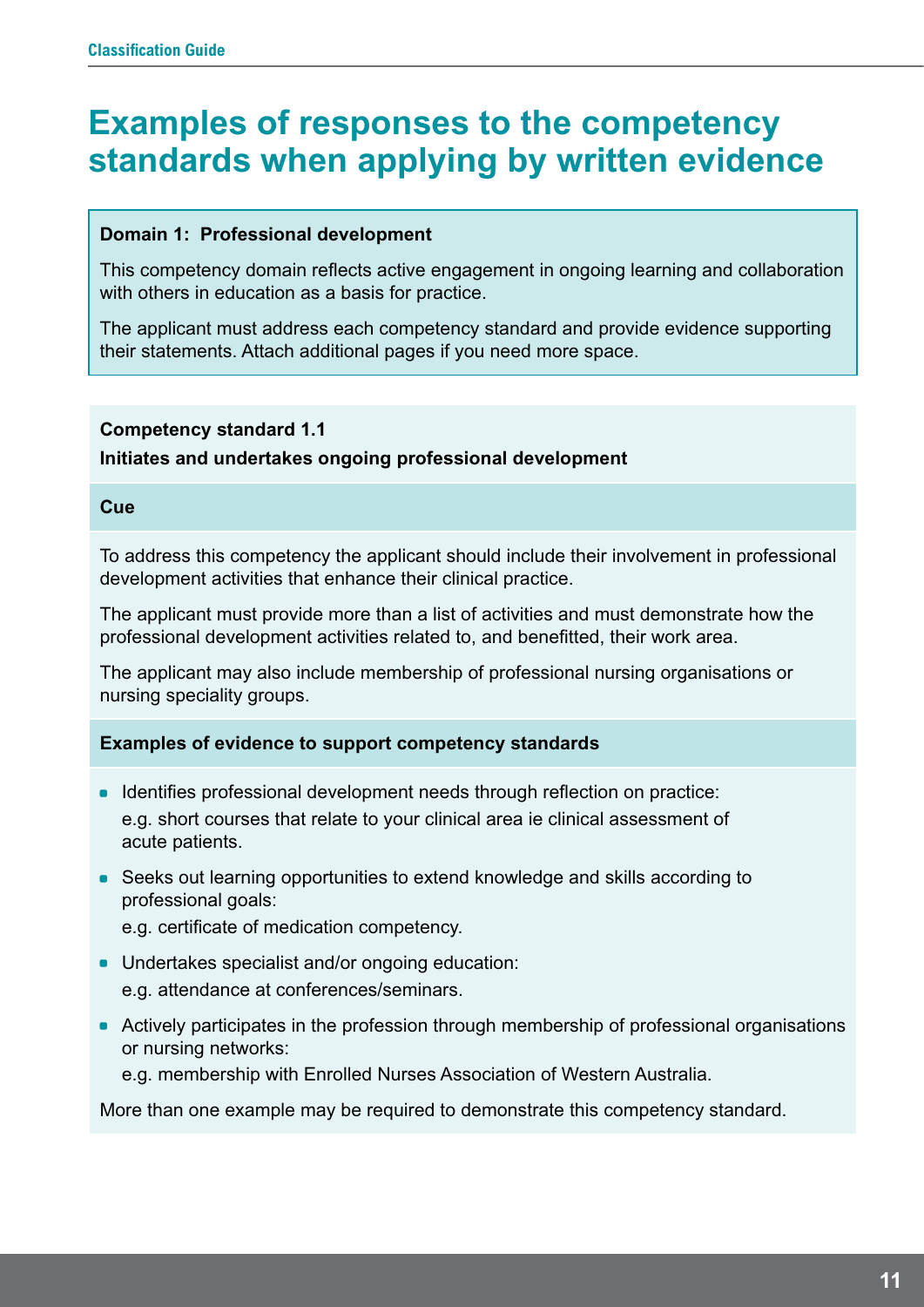| Direct observation<br>(To be completed by the assessor)                                                                                                                                      | Competent                 | Developing<br>competency  |
|----------------------------------------------------------------------------------------------------------------------------------------------------------------------------------------------|---------------------------|---------------------------|
|                                                                                                                                                                                              | Assessor's initials       | Assessor's initials       |
|                                                                                                                                                                                              |                           |                           |
| <b>Classification Review Panel to complete</b>                                                                                                                                               | Panel Chair's<br>initials | Panel Chair's<br>initials |
| The chair of the classification panel initials the<br>competency. If the competency standard is not<br>demonstrated at this time the reason should be<br>documented in the development plan. |                           |                           |

#### **Comment**

#### **Competency standard 1.2 Contributes to the education of others**

#### **Cue**

To address this competency the applicant must provide examples of occasions when they have orientated or preceptored new staff.

#### **Examples of evidence to support competency standards**

• Orientates new staff to local practices:

e.g. I provide orientation to newly employed enrolled nurses to my ward area including the geographical layout and the nursing policies and procedures.

**• Preceptors or mentors new graduate enrolled nurses, student enrolled nurses and** assistants in nursing:

e.g. I have preceptored junior enrolled nurses in a collegial manner that has assisted them to advance their clinical practice.

• Assists with the development of ward-based educational material.

More than one example may be required to demonstrate this competency standard.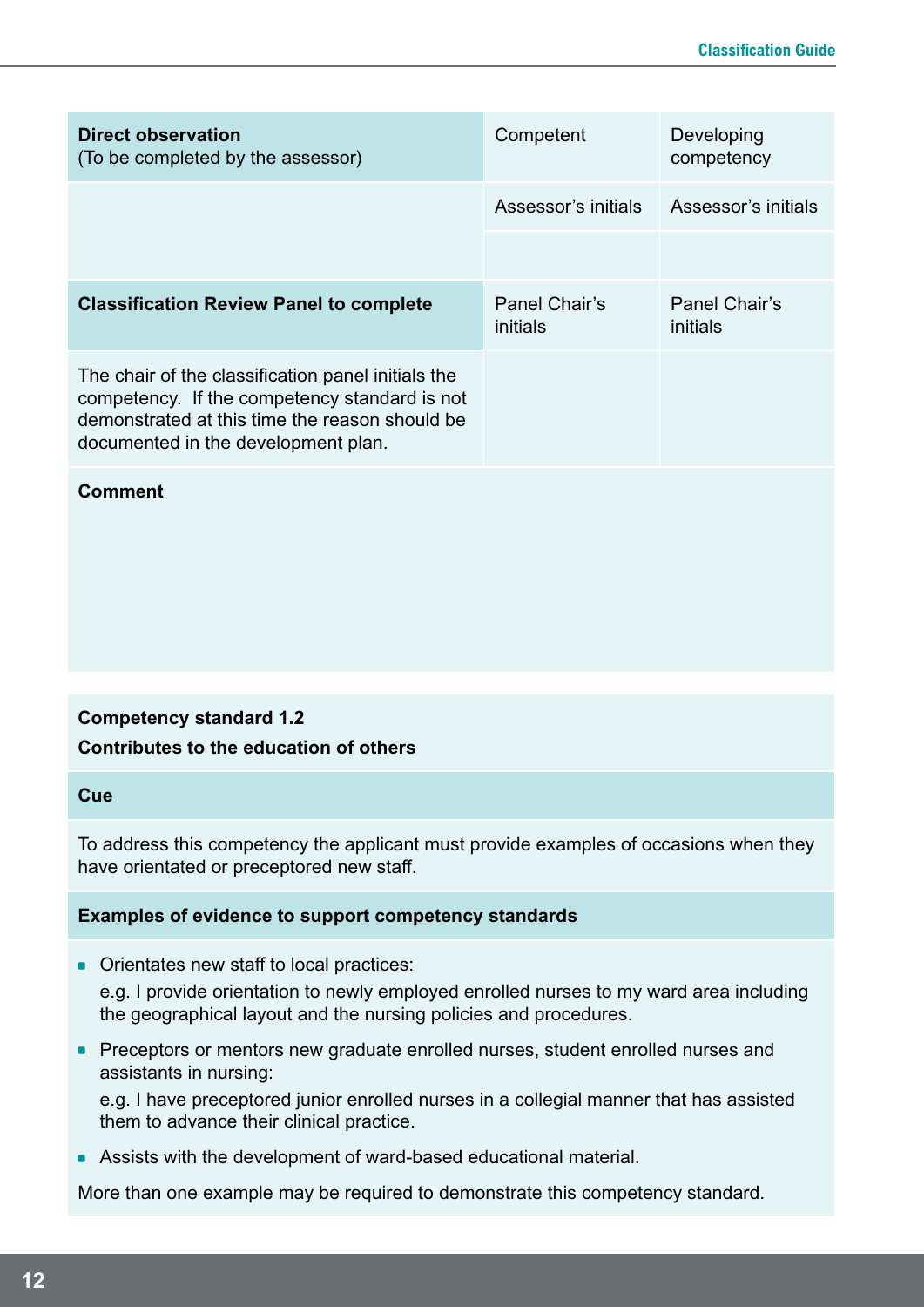| Direct observation<br>(To be completed by the assessor)                                                                                                                                      | Competent                 | Developing<br>competency  |
|----------------------------------------------------------------------------------------------------------------------------------------------------------------------------------------------|---------------------------|---------------------------|
|                                                                                                                                                                                              | Assessor's initials       | Assessor's initials       |
|                                                                                                                                                                                              |                           |                           |
| <b>Classification Review Panel to complete</b>                                                                                                                                               | Panel Chair's<br>initials | Panel Chair's<br>initials |
| The chair of the classification panel initials the<br>competency. If the competency standard is not<br>demonstrated at this time the reason should be<br>documented in the development plan. |                           |                           |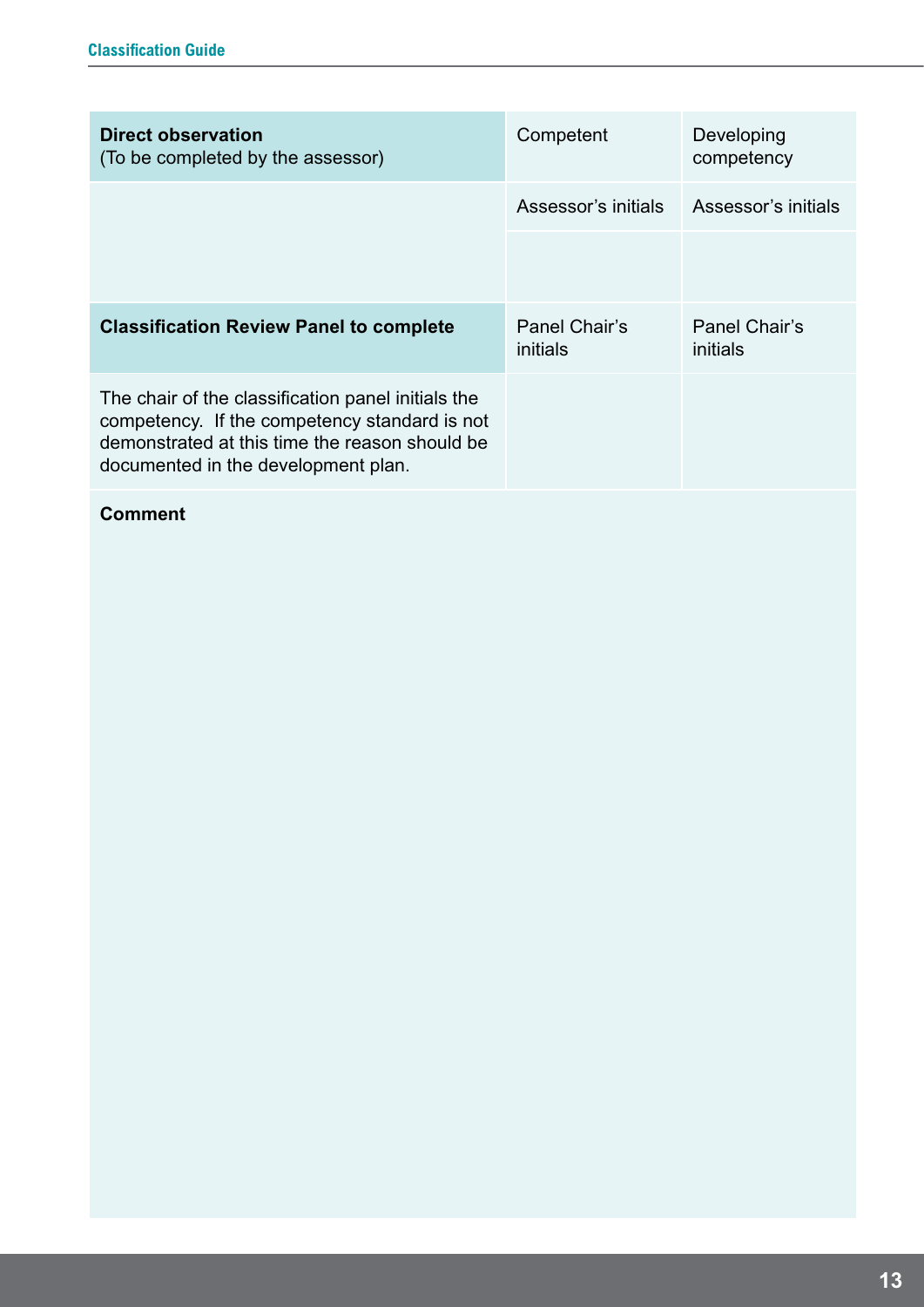#### **Domain 2. Provision of clinical care**

This competency domain reflects an ability to provide more comprehensive clinical care in a focused or specialised area of practice. This may include providing care to individuals and/or groups with complex needs both within and/or outside of healthcare settings, with a greater degree of indirect registered nurse supervision.

The applicant must address each competency standard and provide evidence supporting their statements. Attach additional pages if you need more space.

#### **Competency standard 2.1**

#### **Practices using specialised or more comprehensive knowledge and skills**

#### **Cue**

To provide evidence of this competency the applicant should be able to demonstrate knowledge gained through professional development that enhances their clinical practice. These examples can relate to any speciality.

#### **Examples of evidence to support competency standards**

- Applies specific knowledge and skills in the provision of clinical care: e.g. wound or continence management, dementia, child or family health care.
- Applies a broad knowledge base, and wide experience of the care environment and processes, to the provision of care.
- Uses in-depth knowledge of community resources to plan management of care.
- Liaises with community mental health workers on admission and discharge of mental health patients:

e.g. provided assistance in the planning of a patient's discharge, including referrals to community services such as Silver Chain.

More than one example may be required to demonstrate this competency standard.

| <b>Direct observation</b><br>(To be completed by the assessor) | Competent                 | Developing<br>competency  |
|----------------------------------------------------------------|---------------------------|---------------------------|
|                                                                | Assessor's initials       | Assessor's initials       |
|                                                                |                           |                           |
| <b>Classification Review Panel to complete</b>                 | Panel Chair's<br>initials | Panel Chair's<br>initials |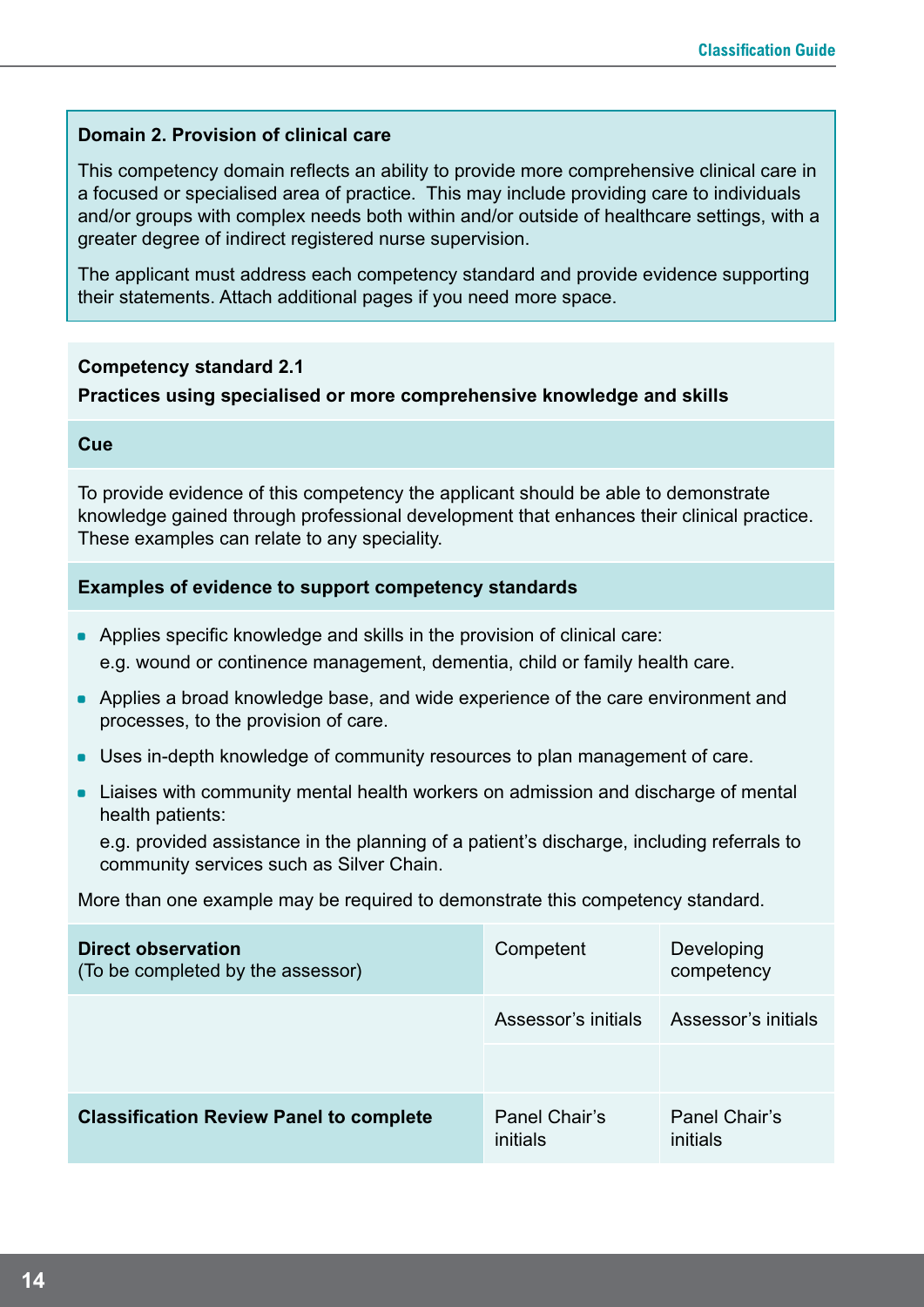The chair of the classification panel initials the competency. If the competency standard is not demonstrated at this time the reason should be documented in the development plan.

#### **Comment**

#### **Competency standard 2.2**

**Modifies practice to accommodate patient/client healthcare needs of individuals and/or groups in different environments**

#### **Cue**

To provide evidence of this competency standard, the applicant must document how they provide nursing care to patients with specific care needs.

#### **Examples of evidence to support competency standards**

- May provide care for individuals and/or groups in homes or community settings as well as healthcare settings.
- Uses advanced assessment skills to modify patient care:

e.g. incorporating patient risks in care plans to minimise potential harm, as identified in patient assessment, such as risk of patient falling, risk of patient developing pressure ulcers or patient's altered mental state.

• Practises according to clinical standards and quidelines:

e.g. you may choose to state how you identify clinical standards and/or guidelines that govern your clinical practice and how you utilise them; for example wound management guidelines and an example of their application.

• Demonstrates the ability to perform ongoing risk assessment through the use of tools such as the Mental State Exam and Clinical Risk Assessment and Management.

More than one example may be required to demonstrate this competency standard.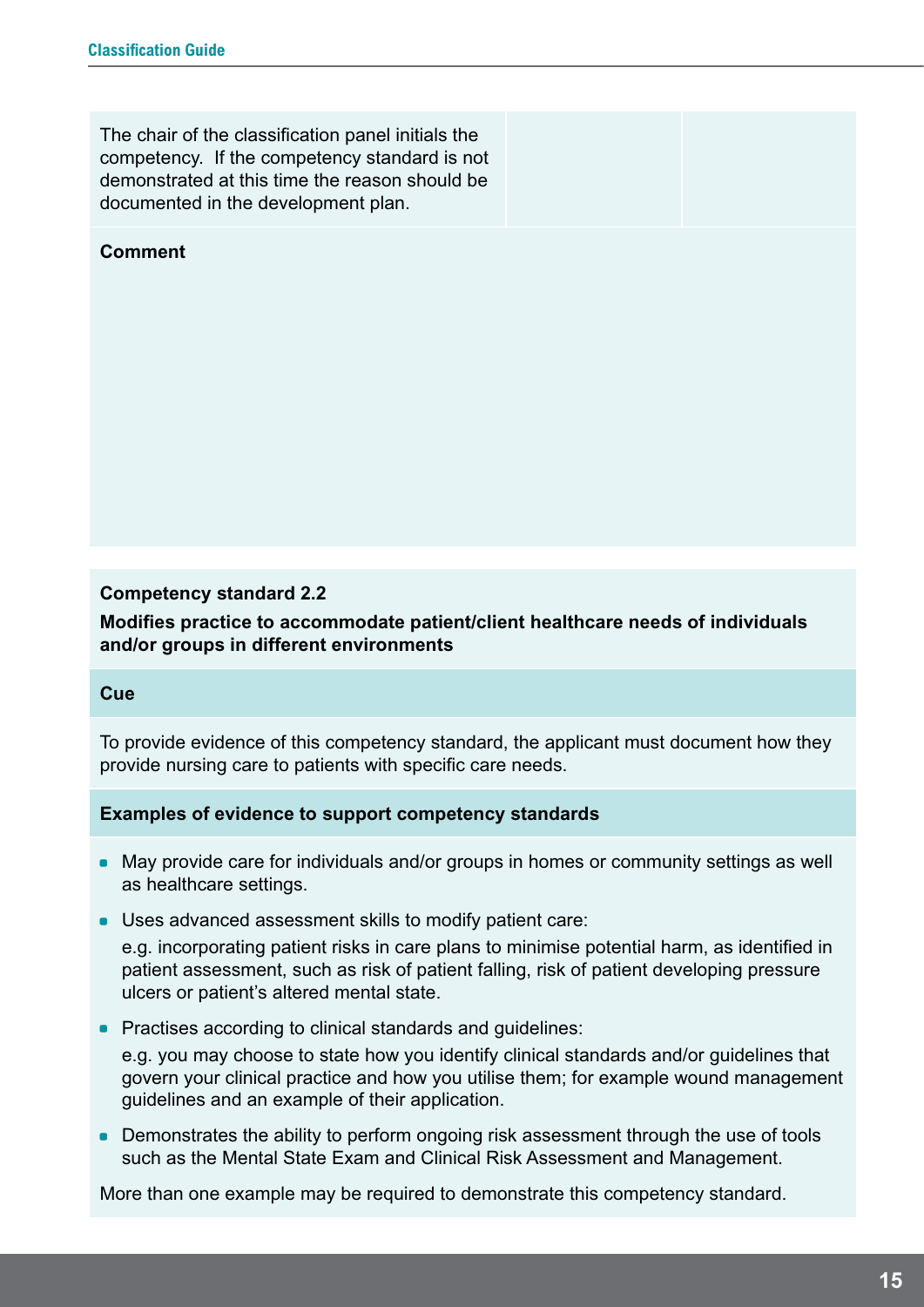| Direct observation<br>(To be completed by the assessor)                                                                                                                                      | Competent                 | Developing<br>competency  |
|----------------------------------------------------------------------------------------------------------------------------------------------------------------------------------------------|---------------------------|---------------------------|
|                                                                                                                                                                                              | Assessor's initials       | Assessor's<br>initials    |
|                                                                                                                                                                                              |                           |                           |
| <b>Classification Review Panel to complete</b>                                                                                                                                               | Panel Chair's<br>initials | Panel Chair's<br>initials |
| The chair of the classification panel initials the<br>competency. If the competency standard is not<br>demonstrated at this time the reason should be<br>documented in the development plan. |                           |                           |

#### **Comment**

#### **Competency standard 2.3**

**Assists in providing care to individuals and/or groups with complex conditions**

#### **Cue**

To demonstrate this competency standard the applicant should give examples of how they provide complex care in all aspects of patient management.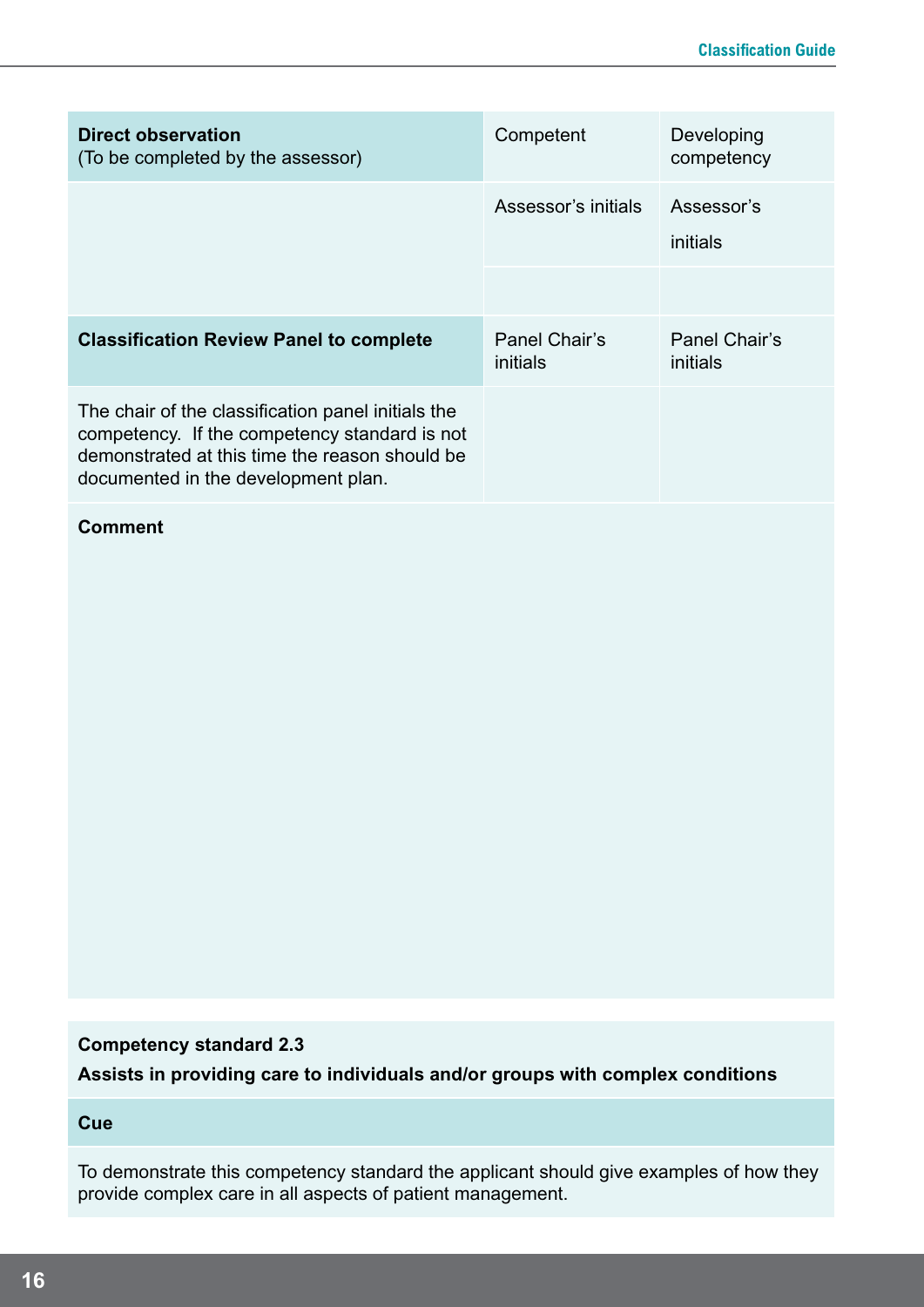#### **Examples of evidence to support competency standards**

• Prioritises care appropriately and responds independently to clinical situations, escalating care as necessary:

e.g. first-line response to patients in an emergency.

- Undertakes complex nursing procedures in the provision of care: e.g. management of a patient with complex medical/mental health issues.
- Responds to rapidly changing situations involving deteriorating patients:

e.g. liaises with the multidisciplinary team to plan and review appropriate patient care plans.

• Recognises the different care required with the complex mental health patient and initiates appropriate multidisciplinary care plans.

More than one example may be required to demonstrate this competency standard.

| <b>Direct observation</b><br>(To be completed by the assessor)                                                                                                                               | Competent                 | Developing<br>competency  |
|----------------------------------------------------------------------------------------------------------------------------------------------------------------------------------------------|---------------------------|---------------------------|
|                                                                                                                                                                                              | Assessor's initials       | Assessor's initials       |
|                                                                                                                                                                                              |                           |                           |
| <b>Classification Review Panel to complete</b>                                                                                                                                               | Panel Chair's<br>initials | Panel Chair's<br>initials |
| The chair of the classification panel initials the<br>competency. If the competency standard is not<br>demonstrated at this time the reason should be<br>documented in the development plan. |                           |                           |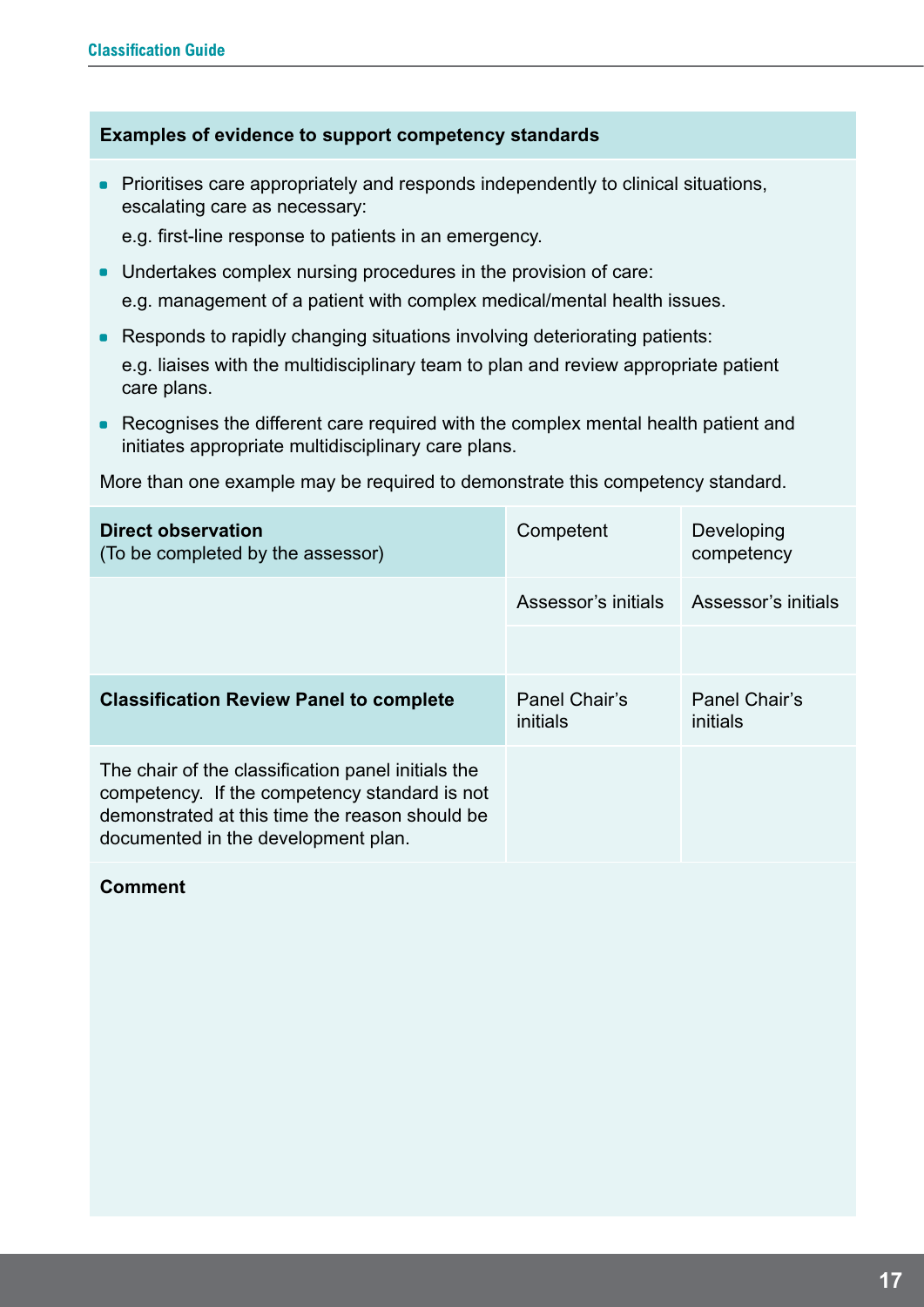#### **Competency standard 2.4**

#### **Uses comprehensive assessment skills to make reliable clinical decisions**

#### **Cue**

To illustrate this competency standard the applicant should demonstrate how their knowledge and skills are used in clinical assessment.

#### **Examples of evidence to support competency standards**

- Using a systemic approach, identifies risks and potential outcomes to assessment.
- Bases clinical decisions on assessment.
- **Provides mental health clinical risk assessments and management strategies through the** use of tools such as the Mental State Exam and Clinical Risk Assessment and Management:

e.g. a situation where the applicant's assessment skills led to a change in the patient's care plan. Assessment may include physical assessment, mental health assessment or clinical assessment, including observations.

More than one example may be required to demonstrate this competency standard.

| Direct observation<br>(To be completed by the assessor)                                                                                                                                      | Competent                 | Developing<br>competency  |
|----------------------------------------------------------------------------------------------------------------------------------------------------------------------------------------------|---------------------------|---------------------------|
|                                                                                                                                                                                              | Assessor's initials       | Assessor's initials       |
|                                                                                                                                                                                              |                           |                           |
| <b>Classification Review Panel to complete</b>                                                                                                                                               | Panel Chair's<br>initials | Panel Chair's<br>initials |
| The chair of the classification panel initials the<br>competency. If the competency standard is not<br>demonstrated at this time the reason should be<br>documented in the development plan. |                           |                           |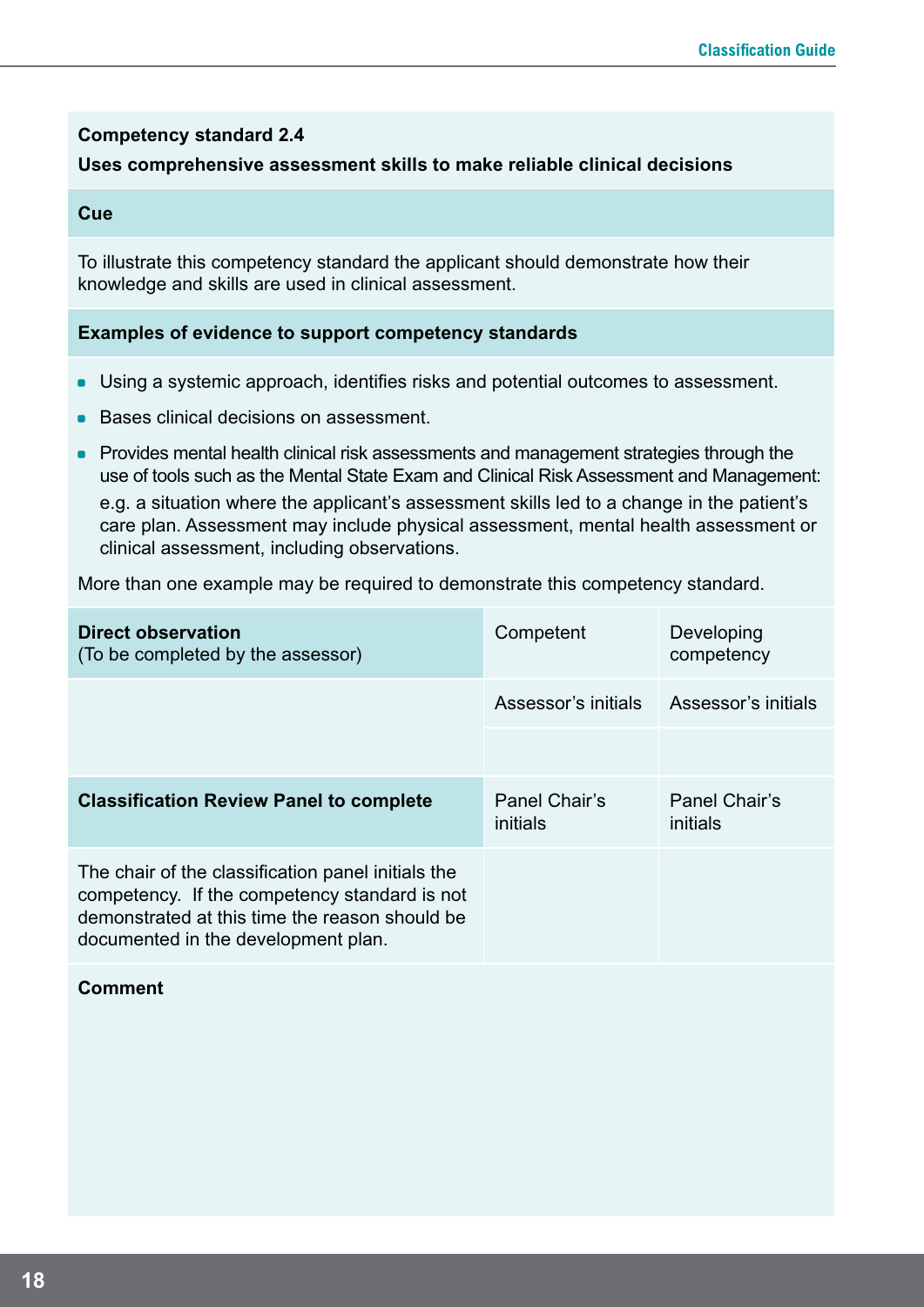#### **Competency standard 2.5**

#### **Develops care plans for individuals and/or groups and evaluates outcomes of own practice**

#### **Cue**

To demonstrate this competency the applicant must provide examples of care plans that they helped to develop or modify.

#### **Examples of evidence to support competency standards**

- Initiates review and modification of care plans where appropriate: e.g. the applicant could detail — or attach — de-identified patient care plans that they developed or helped to develop.
- Develops and implements care plans for individuals and/or groups with multiple co-morbidities or care requirements.
- Provides comprehensive mental health management plans in consultation with patients/clients and carers:

e.g. develops holistic care plans in consideration of patients' needs.

More than one example may be required to demonstrate this competency standard.

| Direct observation<br>(To be completed by the assessor)                                                                                                                                      | Competent                 | Developing<br>competency  |
|----------------------------------------------------------------------------------------------------------------------------------------------------------------------------------------------|---------------------------|---------------------------|
|                                                                                                                                                                                              | Assessor's initials       | Assessor's initials       |
|                                                                                                                                                                                              |                           |                           |
| <b>Classification Review Panel to complete</b>                                                                                                                                               | Panel Chair's<br>initials | Panel Chair's<br>initials |
| The chair of the classification panel initials the<br>competency. If the competency standard is not<br>demonstrated at this time the reason should be<br>documented in the development plan. |                           |                           |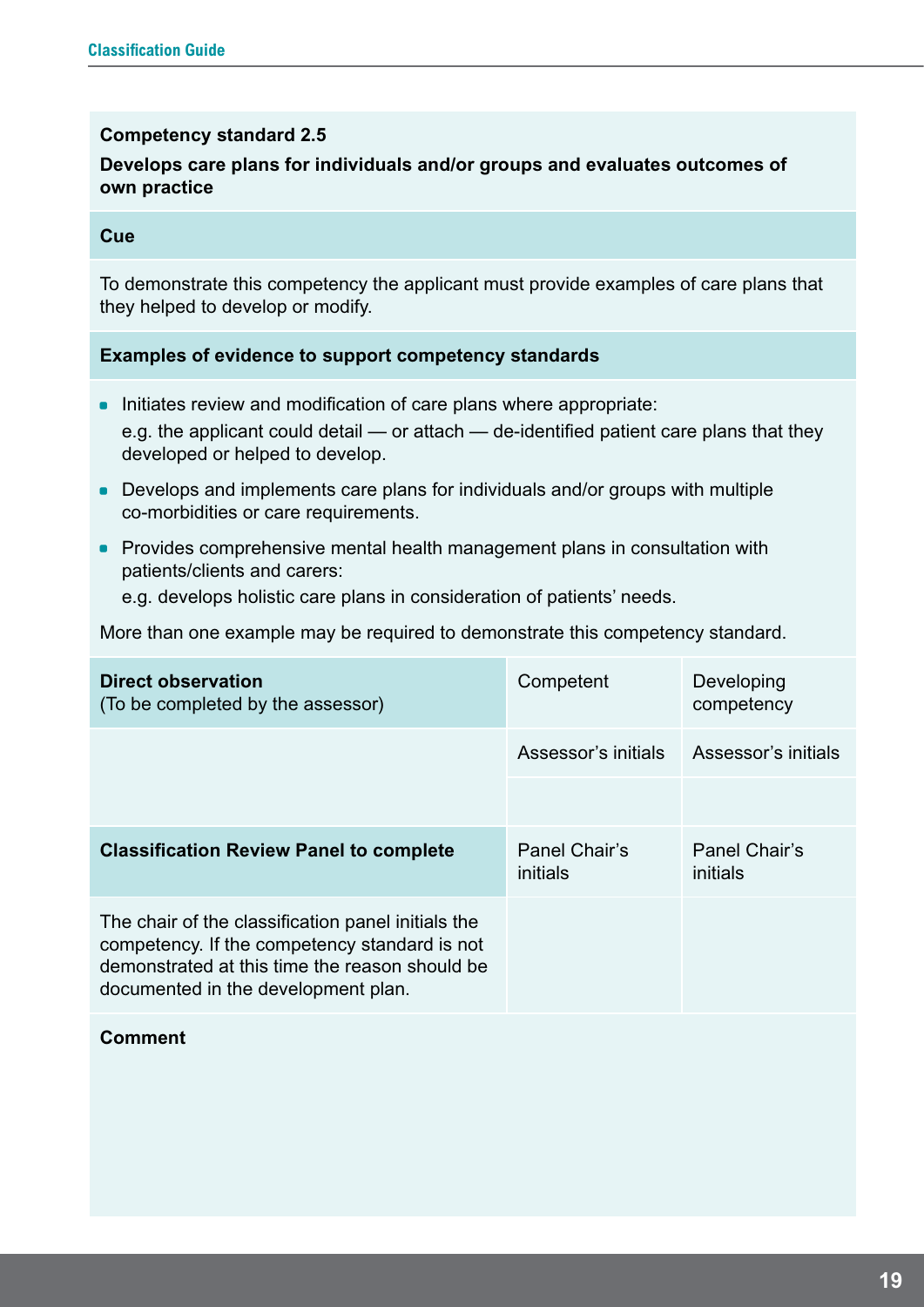#### **Domain 3: Management of self and others**

This competency reflects broader experiences, knowledge and skills that enable a more comprehensive scope of delegated responsibility and greater degree of indirect registered nurse supervision.

The applicant must address each competency standard and provide evidence supporting their statements. Attach additional pages if you need more space.

#### **Competency standard 3.1**

#### **Participates in the development, implementation and review of organisational policies, programs and procedures**

#### **Cue**

To demonstrate evidence of this competency standard the applicant must list committees and/or working parties to which they belong and provide examples of their contributions.

#### **Examples of evidence to support competency standards**

- Is involved in committees and working parties within and/or external to the work unit: e.g. member of ward-based quality-assurance committee.
- May take responsibility for equipment/maintenance schedules, budgets, rosters and stock control.
- Participates in quality improvement activities:
	- e.g. participated in a working party that reviewed pressure ulcer guidelines.

More than one example may be required to demonstrate this competency standard.

| Direct observation<br>(To be completed by the assessor)                                                                                                                                      | Competent                 | Developing<br>competency  |
|----------------------------------------------------------------------------------------------------------------------------------------------------------------------------------------------|---------------------------|---------------------------|
|                                                                                                                                                                                              | Assessor's initials       | Assessor's initials       |
|                                                                                                                                                                                              |                           |                           |
| <b>Classification Review Panel to complete</b>                                                                                                                                               | Panel Chair's<br>initials | Panel Chair's<br>initials |
| The chair of the classification panel initials the<br>competency. If the competency standard is not<br>demonstrated at this time the reason should be<br>documented in the development plan. |                           |                           |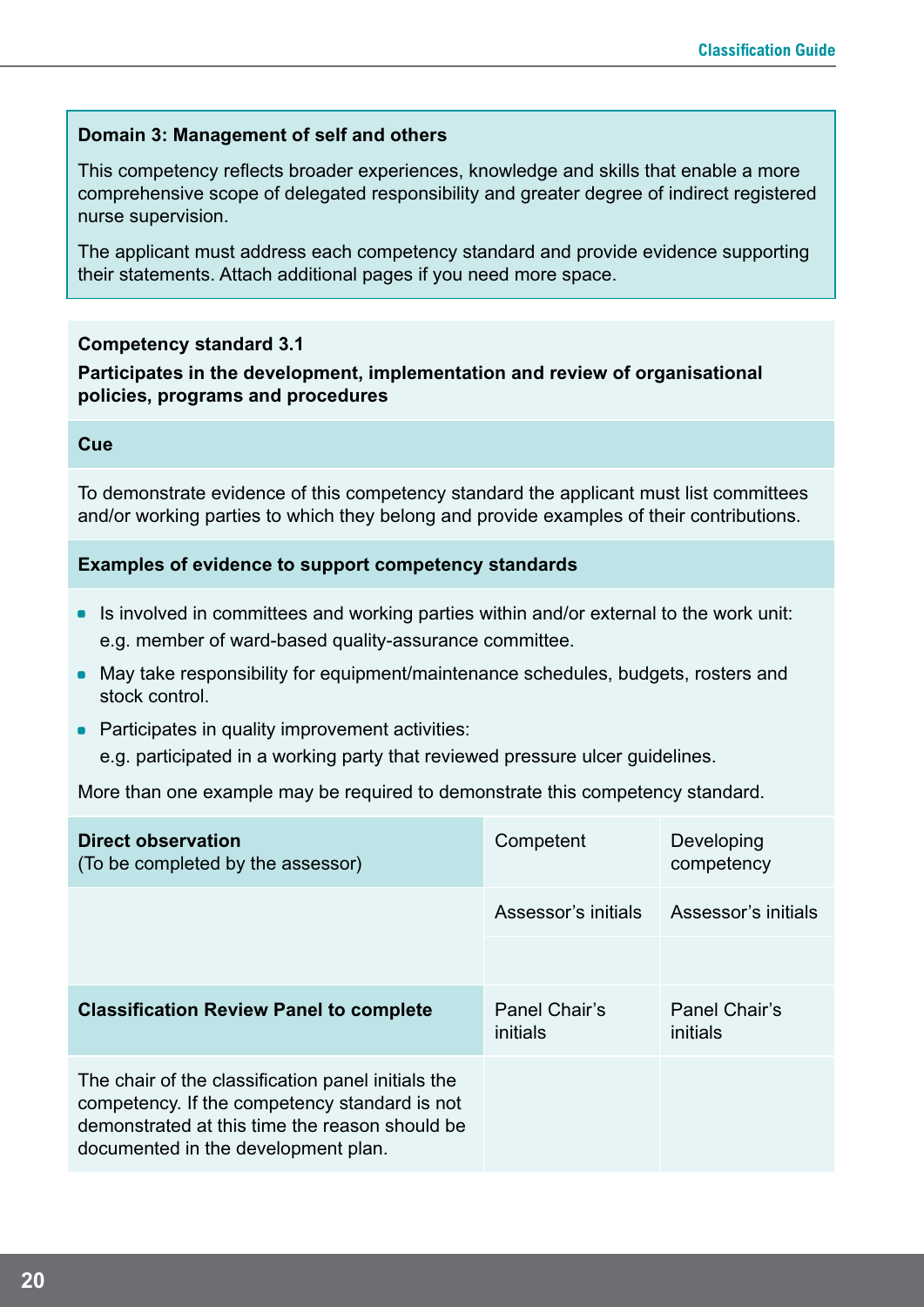#### **Comment**

#### **Competency standard 3.2**

**Coordinates delegated activities of other staff under the guidance and direction of a registered nurse**

#### **Cue**

To provide evidence of achieving this competency standard the applicant must show how they have provided guidance and support to other nurses.

#### **Examples of evidence to support competency standards**

- Coordinates and guides activities of other enrolled nurses, student enrolled nurses and assistants in nursing:
	- e.g. supports staff in coordinating a section of the ward/clinical unit.
- Contributes to the review and the development of clinical standards and guidelines.

More than one example may be required to demonstrate this competency standard.

| Direct observation<br>(To be completed by the assessor)                                                                                                                                      | Competent                 | Developing<br>competency  |
|----------------------------------------------------------------------------------------------------------------------------------------------------------------------------------------------|---------------------------|---------------------------|
|                                                                                                                                                                                              | Assessor's initials       | Assessor's initials       |
|                                                                                                                                                                                              |                           |                           |
| <b>Classification Review Panel to complete</b>                                                                                                                                               | Panel Chair's<br>initials | Panel Chair's<br>initials |
| The chair of the classification panel initials the<br>competency. If the competency standard is not<br>demonstrated at this time the reason should be<br>documented in the development plan. |                           |                           |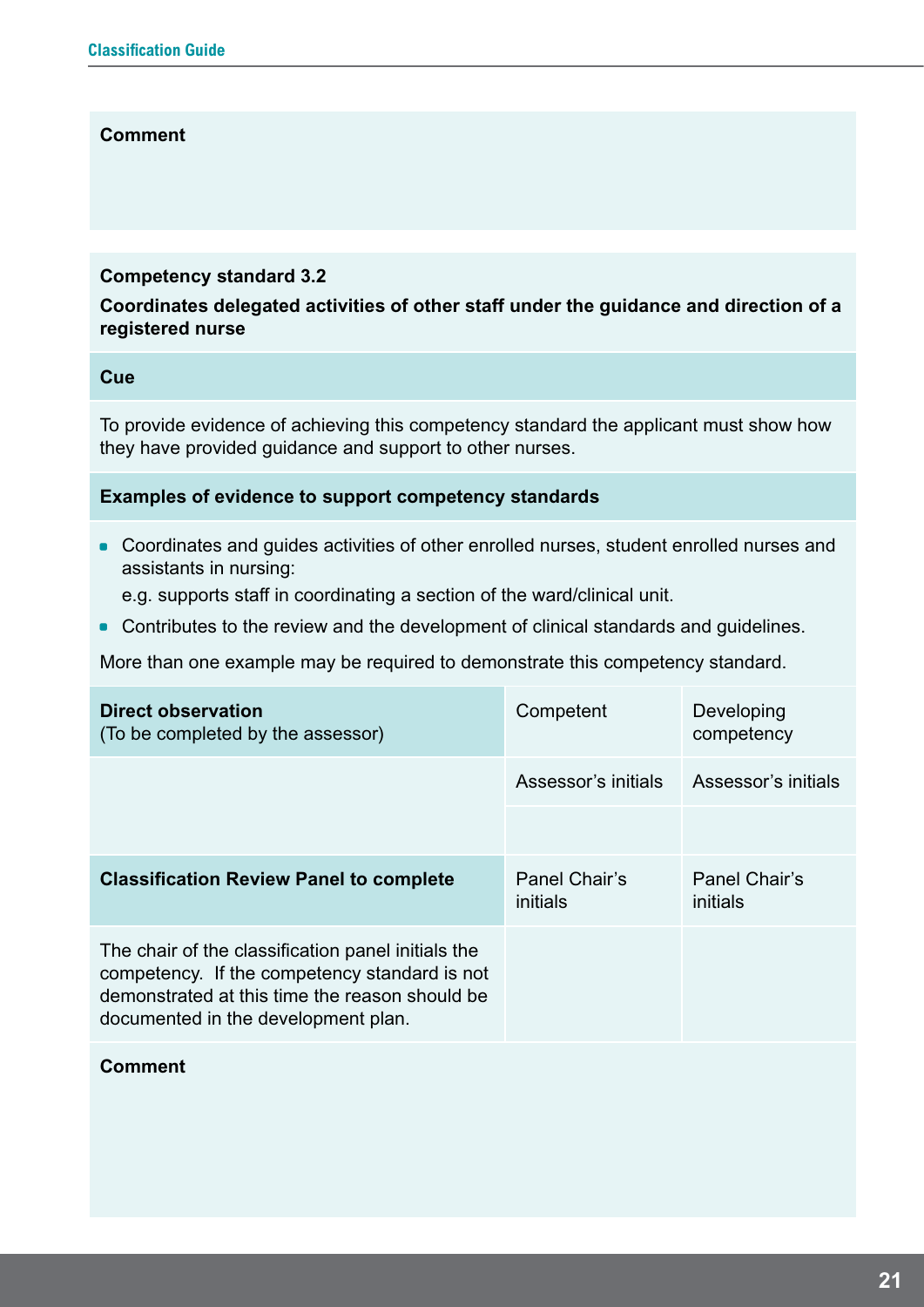#### **Competency standard 3.3**

#### **Acts as a resource to others in an area of clinical practice**

#### **Cue**

This competency requires the applicant to provide evidence of how they have assisted other nurses in their clinical practice, which may include promoting knowledge, demonstrating new skills and/or coordinating activities.

#### **Examples of evidence to support competency standards**

- Participates in education of individuals, groups and staff as appropriate: e.g. provides information on new skills to other nurses. Conducts in-service sessions on new equipment.
- May be involved in unit/ward orientation and ongoing support for staff and students: e.g. orientates new staff to the ward/area, communicating ward protocols.

More than one example may be required to demonstrate this competency standard.

| Direct observation<br>(To be completed by the assessor)                                                                                                                                      | Competent                 | Developing<br>competency  |
|----------------------------------------------------------------------------------------------------------------------------------------------------------------------------------------------|---------------------------|---------------------------|
|                                                                                                                                                                                              | Assessor's initials       | Assessor's initials       |
|                                                                                                                                                                                              |                           |                           |
| <b>Classification Review Panel to complete</b>                                                                                                                                               | Panel Chair's<br>initials | Panel Chair's<br>initials |
| The chair of the classification panel initials the<br>competency. If the competency standard is not<br>demonstrated at this time the reason should be<br>documented in the development plan. |                           |                           |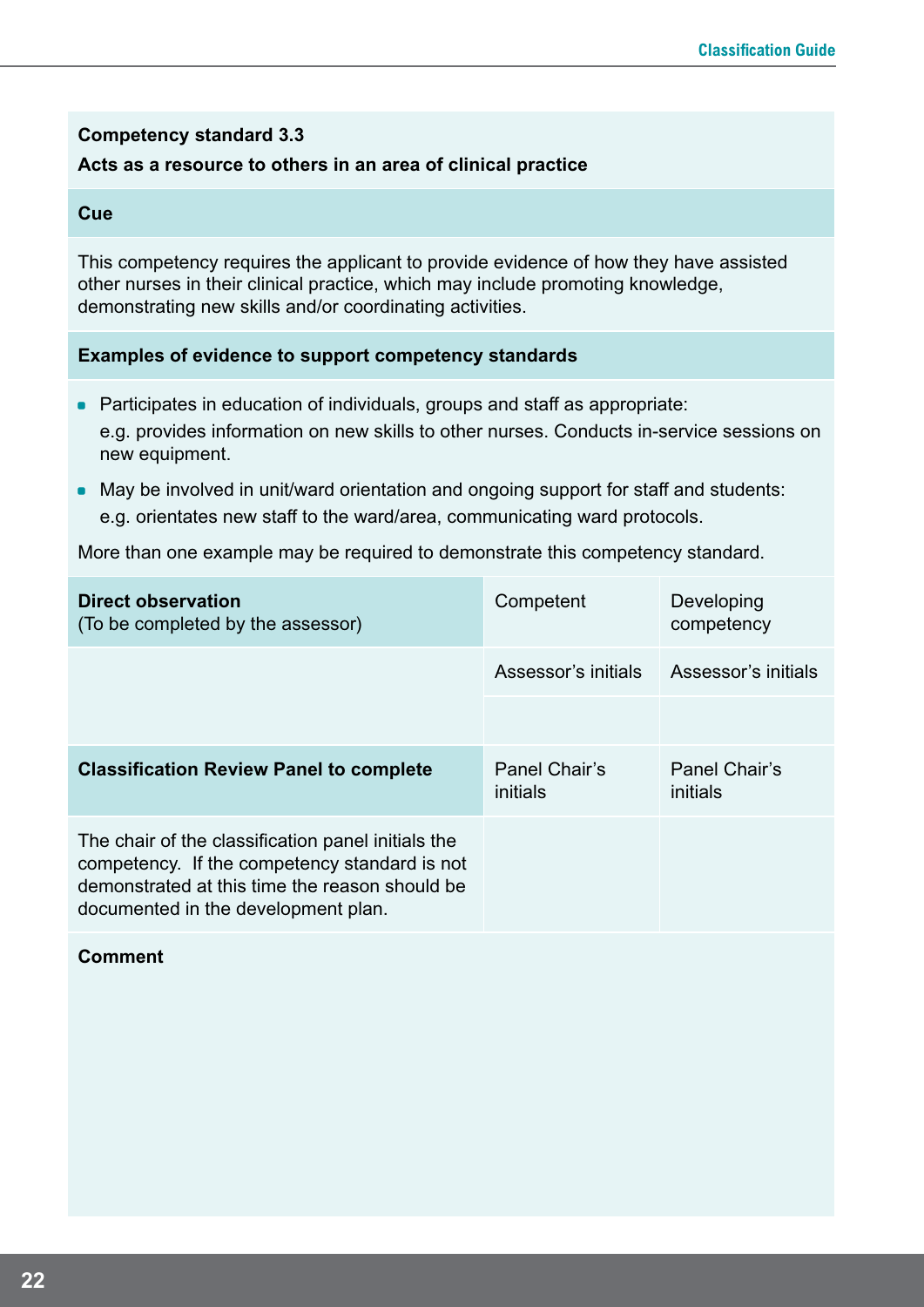#### **Competency standard 3.4**

#### **Actively participates in team leadership and decision making**

#### **Cue**

This competency standard requires the applicant to demonstrate their leadership ability and/or team decision–making.

#### **Examples of evidence to support competency standards**

- Contributes to the performance management and/or appraisal of other staff members: e.g. this may be as an individual or member of a panel.
- Demonstrates advanced interpersonal skills: e.g. uses good communication skills in conflict resolution.
- Supports team leadership roles and responds to changing priorities: e.g. works well within a team and demonstrates autonomy when required.

More than one example may be required to demonstrate this competency standard.

| Direct observation<br>(To be completed by the assessor)                                                                                                                                      | Competent                 | Developing<br>competency  |
|----------------------------------------------------------------------------------------------------------------------------------------------------------------------------------------------|---------------------------|---------------------------|
|                                                                                                                                                                                              | Assessor's initials       | Assessor's initials       |
|                                                                                                                                                                                              |                           |                           |
| <b>Classification Review Panel to complete</b>                                                                                                                                               | Panel Chair's<br>initials | Panel Chair's<br>initials |
| The chair of the classification panel initials the<br>competency. If the competency standard is not<br>demonstrated at this time the reason should be<br>documented in the development plan. |                           |                           |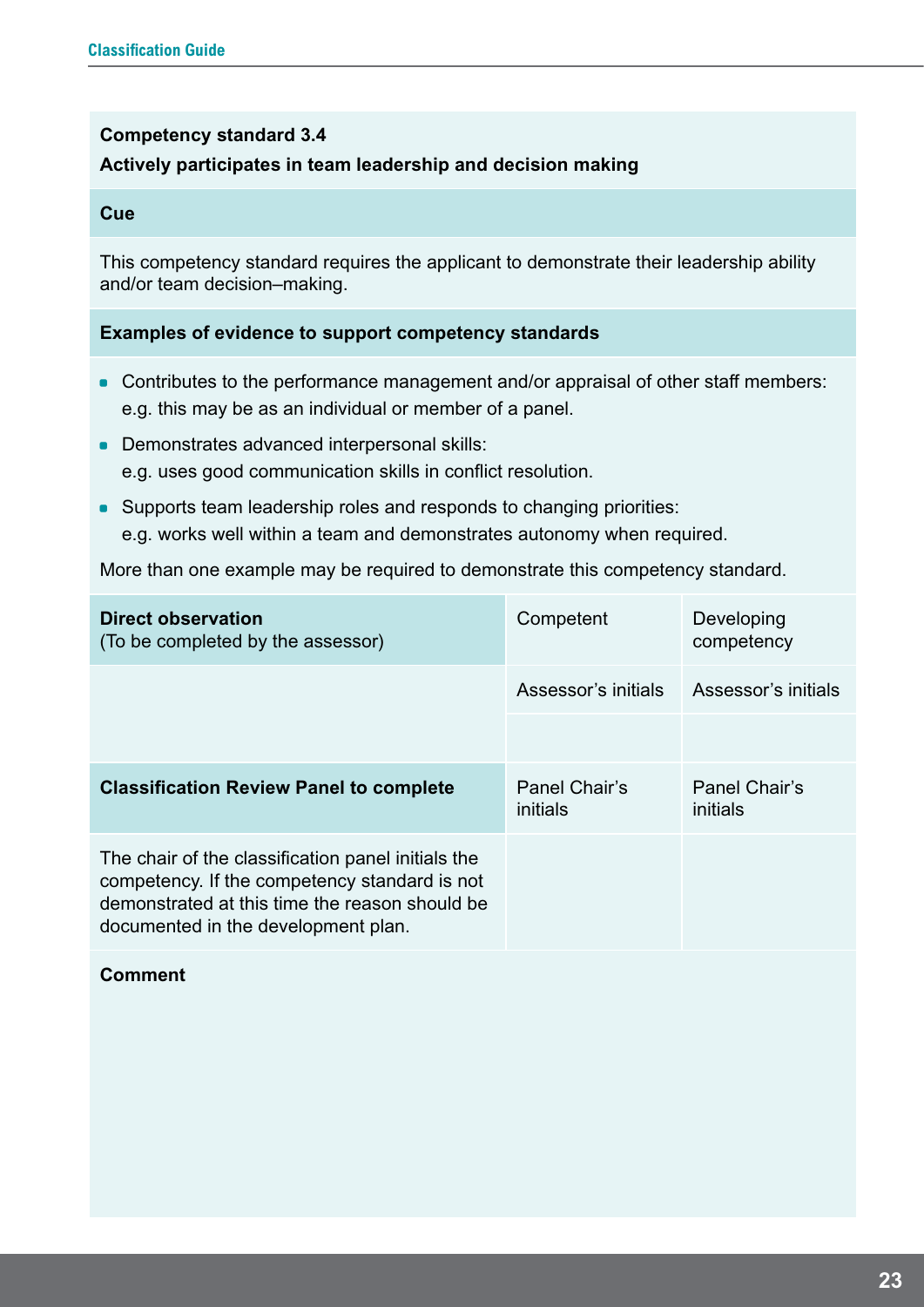### **Example of completed workbook by direct observation**

#### **Competency standard 2.1**

#### **Practises using specialised or more comprehensive knowledge and skills**

#### **Cue**

I have been working on medical ward for five years and carry out complex wound dressings as per hospital policies.

#### **Examples of evidence to support competency standards**

- Applies specific knowledge and skills in the provision of clinical care, for example; wound, continence management, dementia, mental illness or child and family health care.
- Applies a broad knowledge base, and wide experience of the care environment and processes, to the provision of care.
- Uses in-depth knowledge of community resources to plan management of care.
- Liaises with community mental health workers on admission and discharge of mental health patients.

More than one example may be required to demonstrate this competency standard.

| Direct observation<br>(To be completed by the assessor)                                                                                                                                      | Competent                 | Developing<br>competency  |
|----------------------------------------------------------------------------------------------------------------------------------------------------------------------------------------------|---------------------------|---------------------------|
| On 3/6/07 I observed Mary Smith perform<br>a complex ulcer dressing, using specific<br>technique as per the ward's procedure manual.                                                         | Assessor's initials       | Assessor's initials       |
|                                                                                                                                                                                              | HS                        | Jake initials             |
| <b>Classification Review Panel to complete</b>                                                                                                                                               | Panel Chair's<br>initials | Panel Chair's<br>initials |
| The chair of the classification panel initials the<br>competency. If the competency standard is not<br>demonstrated at this time the reason should be<br>documented in the development plan. | <b>HS</b>                 | Jake initials             |

#### **Comment**

Nil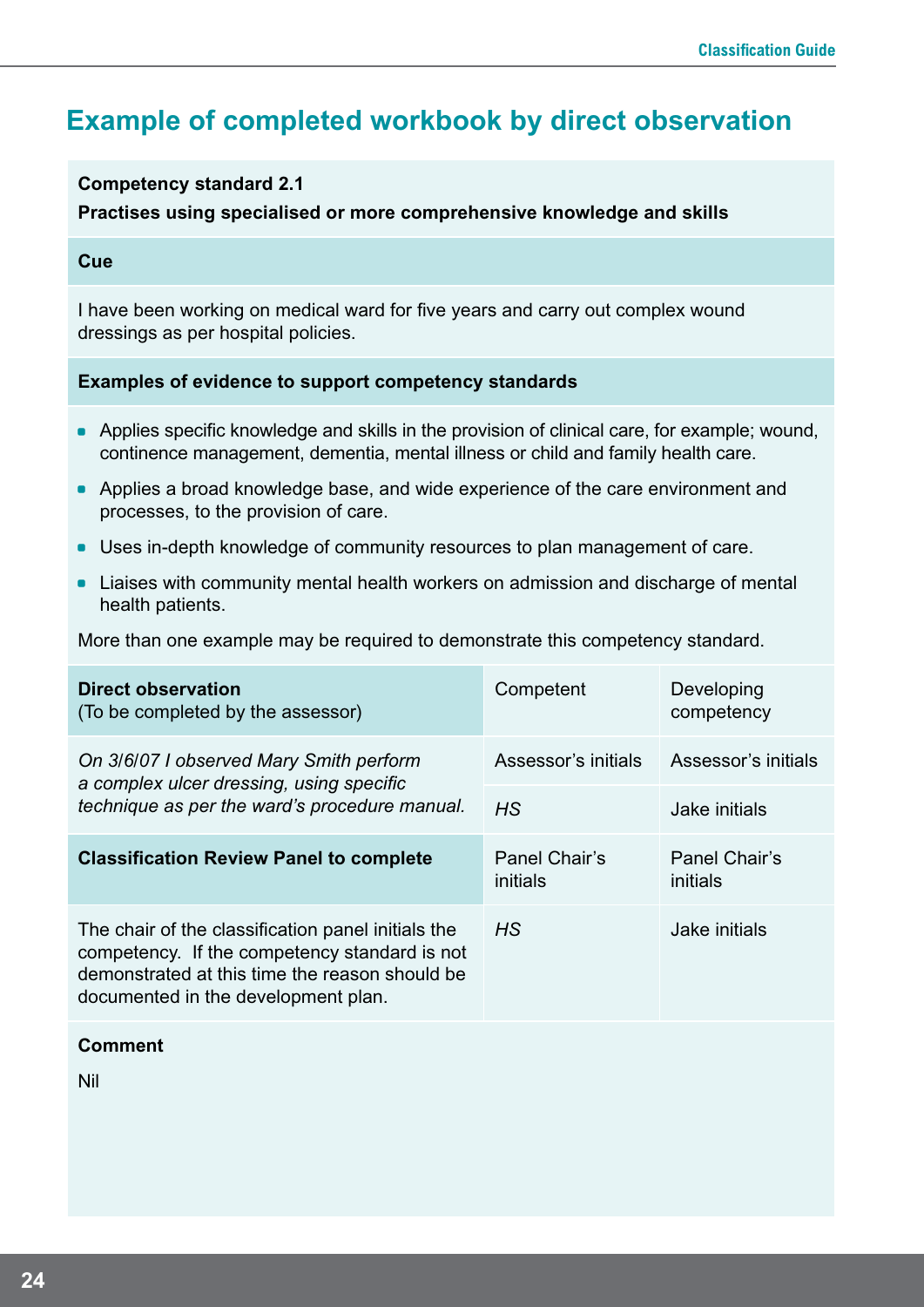#### **Final assessment**

The final assessment is to be completed by the Chair in consultation with all classification review panel members. The applicant can be deemed "competent" or "in need of further development to demonstrate the ASEN competencies". Therefore, two options are available to the panel – competent or in need of further development.

#### **Competent**

If the majority of the panel recommends that the applicant is competent, then the panel members in support of the recommendation should sign the competent recommendation and the chair should forward the recommendation to the Director of Nursing/Midwifery.

| <b>Competent</b>                                                                                                                           |  |       |  |
|--------------------------------------------------------------------------------------------------------------------------------------------|--|-------|--|
| The applicant has demonstrated all the competencies contained in this workbook and is<br>recommended to be reclassified to the ASEN level. |  |       |  |
| Signature of Chair:                                                                                                                        |  | Date: |  |
| <b>Signature of Panel</b><br>Member:                                                                                                       |  | Date: |  |
| Signature of Panel<br>Member:                                                                                                              |  | Date: |  |

#### **Needing further development**

If the panel recommends that the applicant needs further development, then the panel members in support of the recommendation should sign the not competent recommendation and the Chair should forward the recommendation and reasons for the decision to the Director of Nursing/Midwifery. A development plan should then be initiated.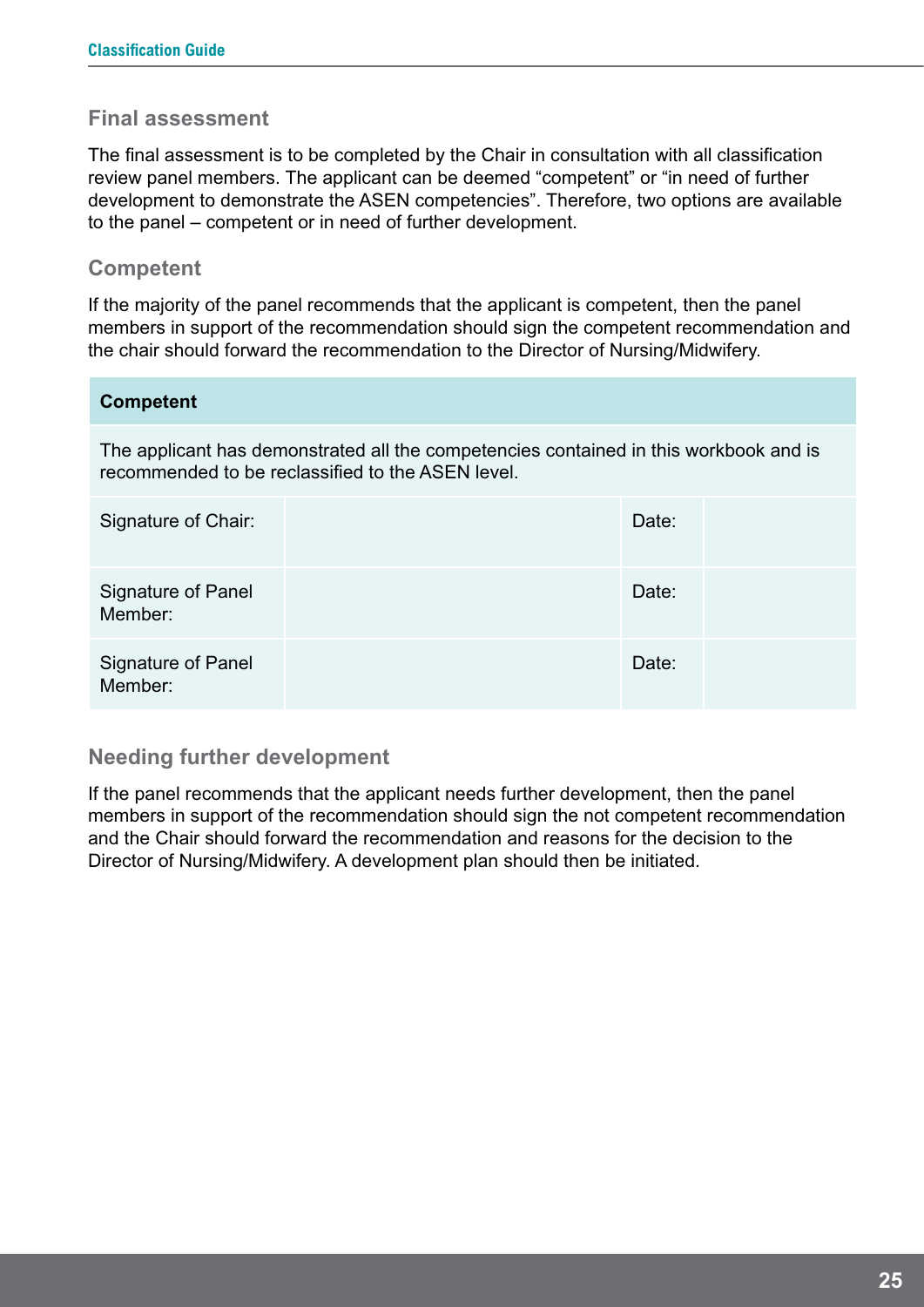This development plan should:

- identify each competency standard for which development is required
- **•** specify details of how the competency standard can be achieved.

#### **Not competent – areas to be included in the development plan**

The applicant has not demonstrated all the competencies contained in this workbook and is not recommended to be reclassified to the ASEN level at this time.

#### **Areas requiring development:**

| <b>Competency standard</b>    | Areas requiring development |       |  |
|-------------------------------|-----------------------------|-------|--|
|                               |                             |       |  |
|                               |                             |       |  |
|                               |                             |       |  |
|                               |                             |       |  |
|                               |                             |       |  |
|                               |                             |       |  |
|                               |                             |       |  |
|                               |                             |       |  |
|                               |                             |       |  |
|                               |                             |       |  |
|                               |                             |       |  |
| Signature of Chair:           |                             | Date: |  |
| Signature of Panel<br>Member: |                             | Date: |  |
| Signature of Panel<br>Member: |                             | Date: |  |

Note: Attach additional pages if more space is required.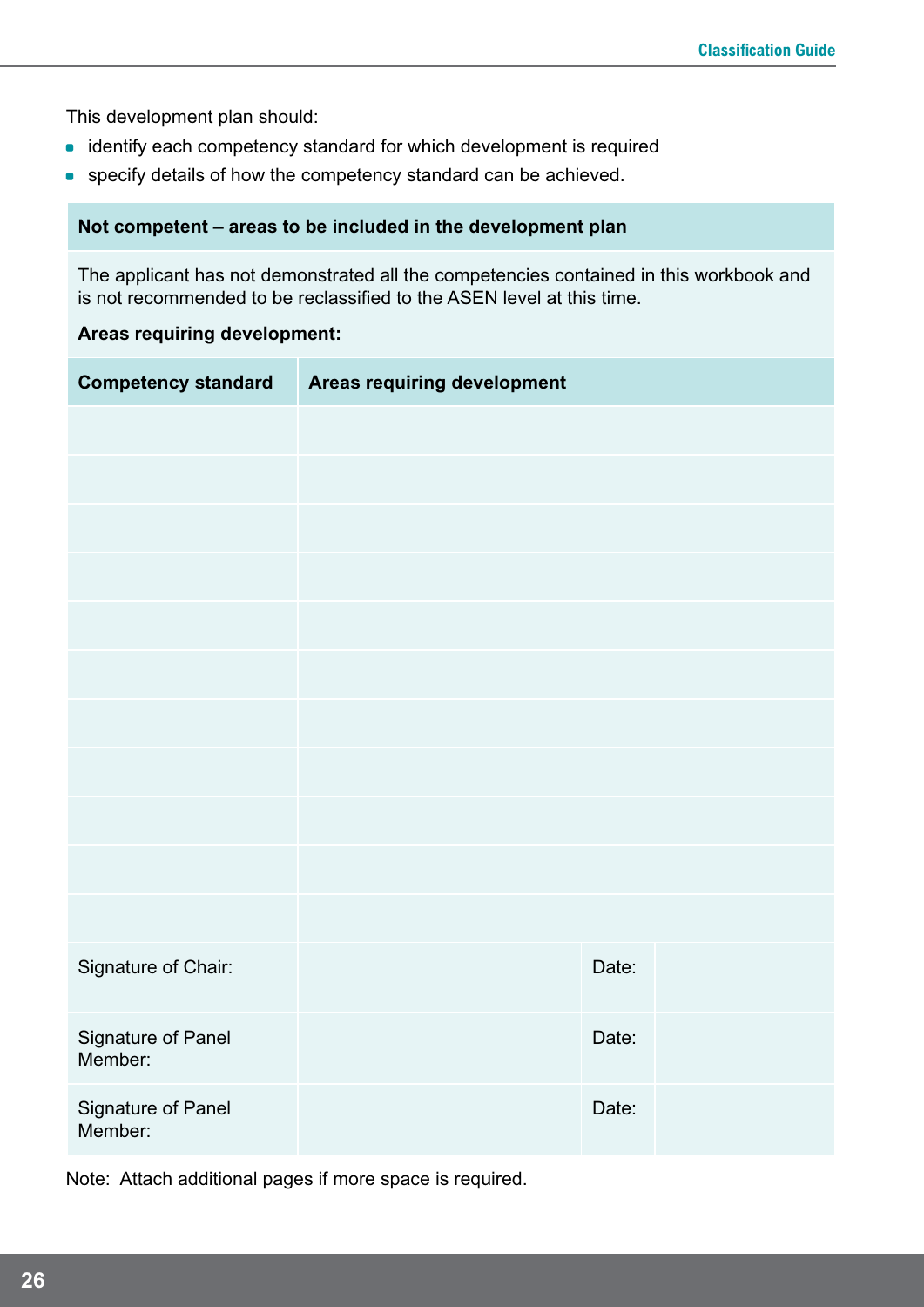# **Appendix one: Post-registration qualification application template**

The applicant should complete their details below and attach a copy of their certificate of completion in relation to the relevant qualification. Once completed, this should be signed, dated and given to the applicant's line manager, who should progress the application as per the post-registration qualification application process (see flow diagram on page 29). Applicants are advised to keep a copy of this form for their own records.

#### **Applicants seeking reclassification with a post-registration qualification need NOT complete the workbook.**

| Full name                                                                                                                                             |           |      |
|-------------------------------------------------------------------------------------------------------------------------------------------------------|-----------|------|
| Area of clinical<br>practice                                                                                                                          |           |      |
| Years of experience<br>as an enrolled nurse                                                                                                           |           |      |
| Details of qualification (attach certificate of completion etc)<br>$\mathbf{I}$<br>Course content (please provide details or attach additional pages) |           |      |
| Name of qualification                                                                                                                                 |           |      |
| Provider/institution                                                                                                                                  |           |      |
|                                                                                                                                                       | Signature | Date |

**Applicant**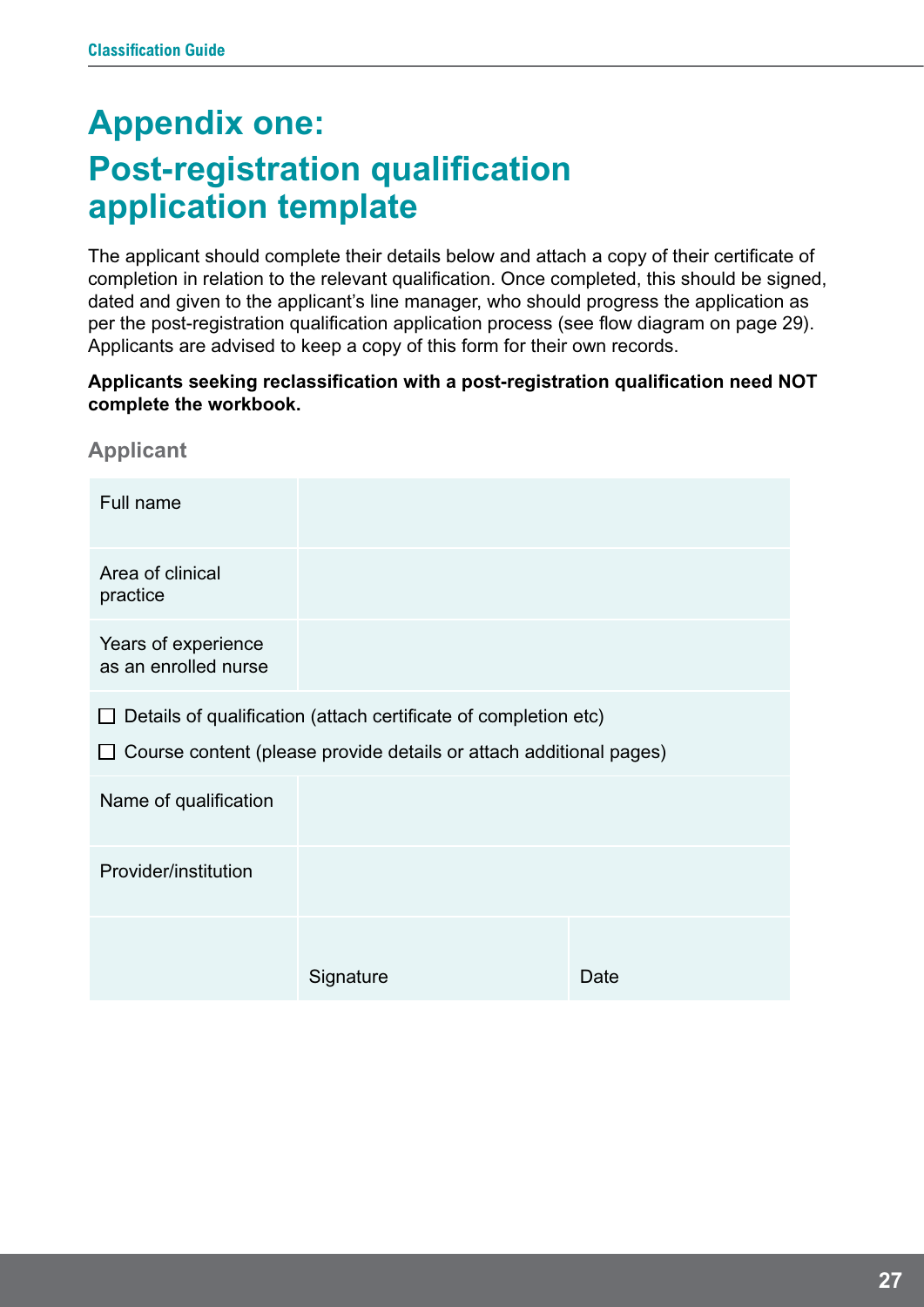#### **Endorsements**

#### **Line manager**

| Name:           |                                           |             |                                    |
|-----------------|-------------------------------------------|-------------|------------------------------------|
| Recommendation: | $\Box$ Qualification meets<br>requirement | requirement | $\Box$ Qualification does not meet |
|                 | Signature                                 |             | Dates                              |

#### **Director of Nursing/Midwifery or Area Chief Executive Delegate**

| Name:        |                                                                                                                |      |
|--------------|----------------------------------------------------------------------------------------------------------------|------|
| Endorsement: | $\Box$ Application successful (progress to ASEN)<br>$\Box$ Application refused (refer for further development) |      |
|              | Signature                                                                                                      | Date |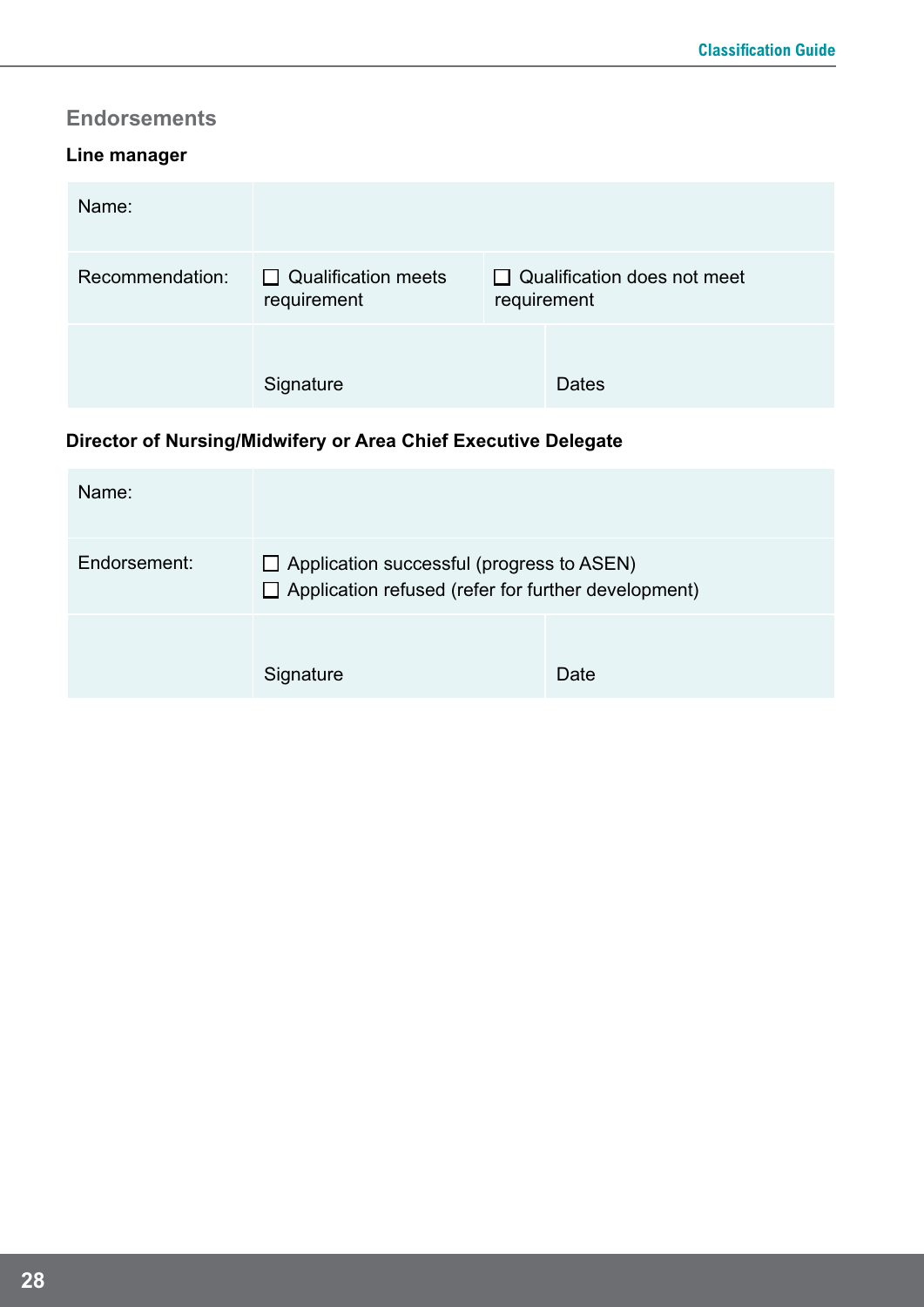# **Appendix two: Post-registration qualification application process flow diagram**

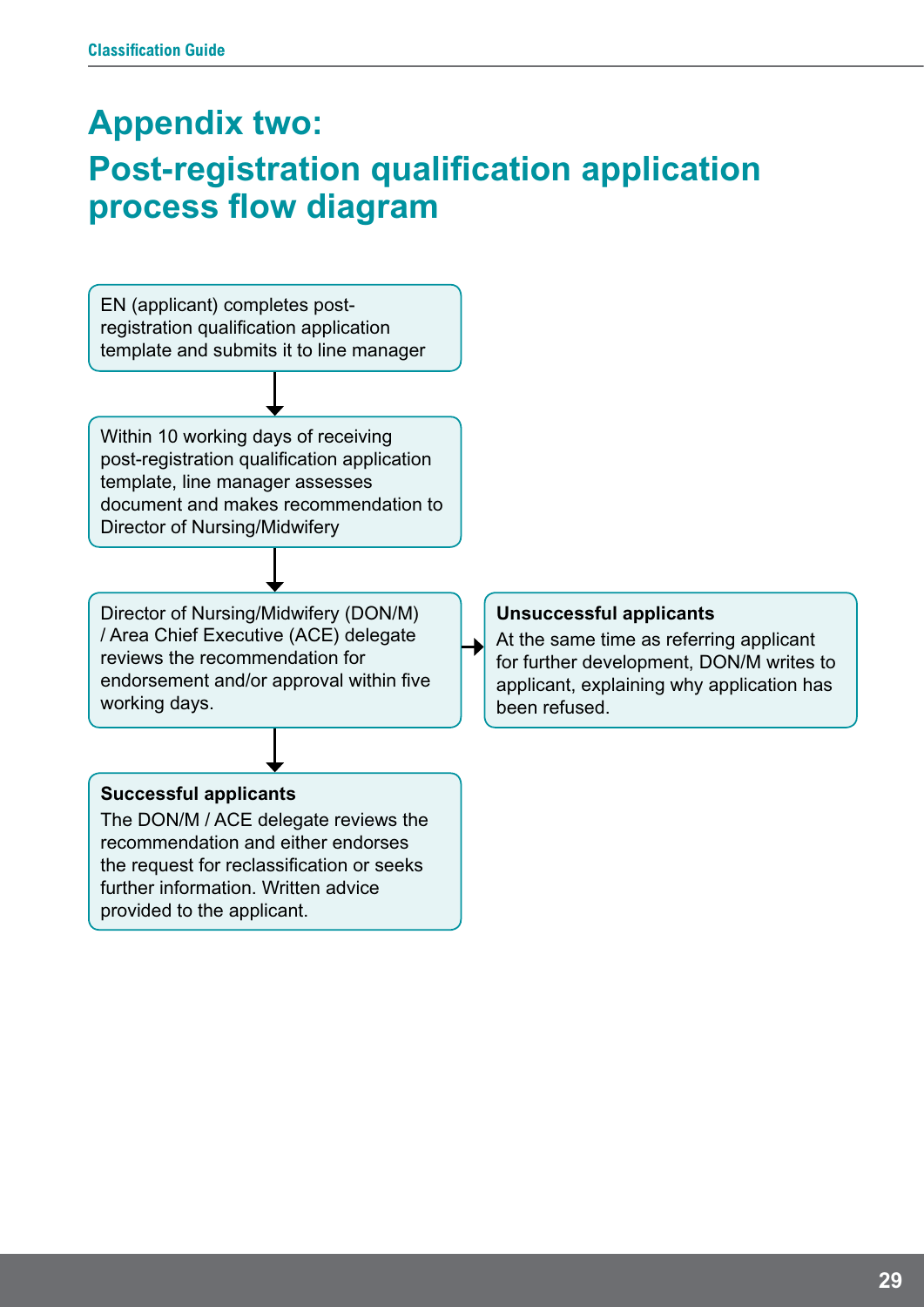# **Appendix three: Industrial agreement 2011 dispute settlement procedure**

#### **Procedure**

- 1. Any grievance, complaint or dispute arising under the Agreement, or in the course of the employment of employees covered by the Agreement, will be dealt with in accordance with this clause.
- 2. The employee/s and the manager with whom the dispute has arisen will discuss the matter and attempt to find a satisfactory solution within three working days. An employee may be accompanied by a union representative.
- 3. If the dispute cannot be resolved at this level, the matter will be referred to and discussed with the relevant manager's superior and an attempt made to find a satisfactory solution, within a further three working days. An employee may be accompanied by a Union representative.
- 4. If the dispute is still not resolved, it may be referred by the employee/s or Union representative to the Chief Executive Officer or his/her nominee.
- 5. Where the dispute cannot be resolved within five working days of the Union representatives' referral of the dispute to the Chief Executive Officer or his/her nominee, either party may refer the matter to the Commission for conciliation and arbitration as required.
- 6. The period for resolving a dispute may be extended by agreement between the parties.
- 7. At all stages of the procedure the employee may be accompanied by a Union representative.
- 8. Notwithstanding the above, the Union may raise matters directly with representatives of the employer. In each case the union and the employer will endeavour to reach agreement. If no agreement is reached either party may refer the dispute to the Commission for conciliation and/or arbitration.

#### **Access to the Commission**

The settlement procedures contained within this clause will be applied to all manner of disputes, including those arising under this agreement, referred to in subclause 66.1, and no party, or individual, or group of individuals, will commence any other action, of whatever kind, which may frustrate a settlement in accordance with its procedures. Observance of these procedures will in no way prejudice the right of any party in dispute to refer the matter for resolution in the Commission, at any time.

The status quo (i.e. the condition applying prior to the issue arising) will remain until the issue is resolved in accordance with the procedure outlined above.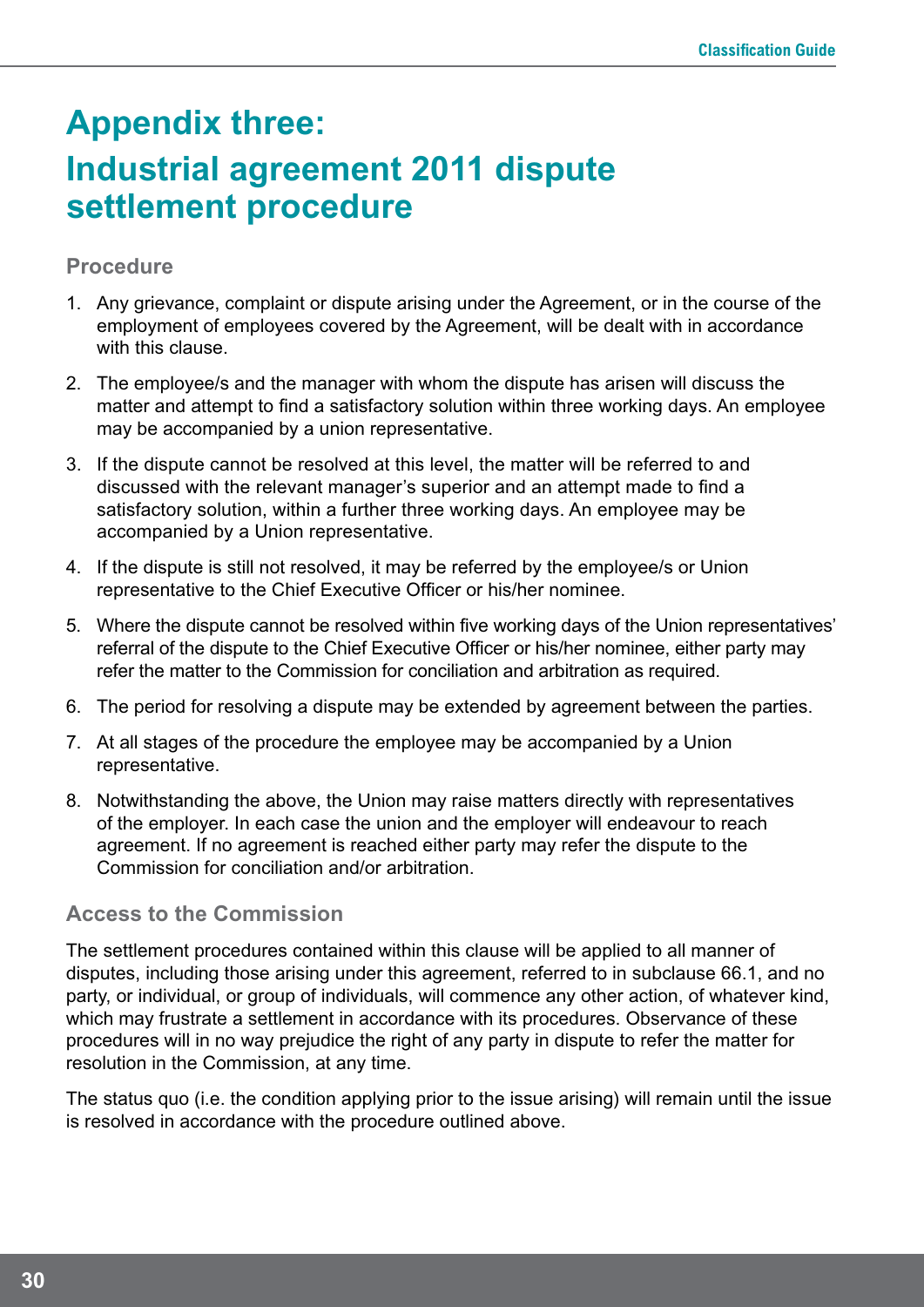# **Appendix four: Abbreviations, definitions, useful links and sources of information**

| <b>Abbreviation</b>     | <b>Description</b>                                                                                                                                                                                                                                                                                                                                                                                                         |
|-------------------------|----------------------------------------------------------------------------------------------------------------------------------------------------------------------------------------------------------------------------------------------------------------------------------------------------------------------------------------------------------------------------------------------------------------------------|
| ASEN <sub>1</sub>       | Advanced Skill Enrolled Nurse Level 1 (ASEN 1) is an enrolled<br>nurse who has:<br>• at least three years' experience; and<br>a post-registration qualification of at least six months'<br>$\bullet$<br>duration, relevant to their area of clinical practice<br><b>or</b><br>at least four years' experience; and<br>$\bullet$<br>sufficiently demonstrated competencies, relevant to their<br>area of clinical practice. |
| <b>ASEN 2</b>           | Advanced Skill Enrolled Nurse in the second year of<br>employment as an Advanced Skill Enrolled Nurse.                                                                                                                                                                                                                                                                                                                     |
| <b>EN</b>               | Nurse registered with the Nursing and Midwifery Board of<br>Australia as an enrolled nurse.                                                                                                                                                                                                                                                                                                                                |
|                         |                                                                                                                                                                                                                                                                                                                                                                                                                            |
| <b>Term</b>             | <b>Description</b>                                                                                                                                                                                                                                                                                                                                                                                                         |
| Assessor                | A staff development nurse, registered nurse or<br>ANF - WA Health Industrial Agreement classified Senior<br>Registered Nurse (Level 3 or above). May include: line manager,<br>nurse manager, clinical nurse manager, clinical nurse specialist,<br>clinical nurse consultant, nursing director/co-director.                                                                                                               |
| Competency<br>standards | Consists of competency units and competency elements.                                                                                                                                                                                                                                                                                                                                                                      |
| Competence              | The combination of skills, knowledge, attitudes, values and<br>abilities that underpin effective performance in a profession/<br>occupational area.                                                                                                                                                                                                                                                                        |
| Complex care            | The effective integration of theory, practice and experience along<br>with increasing degrees of autonomy in professional judgements<br>and interventions.                                                                                                                                                                                                                                                                 |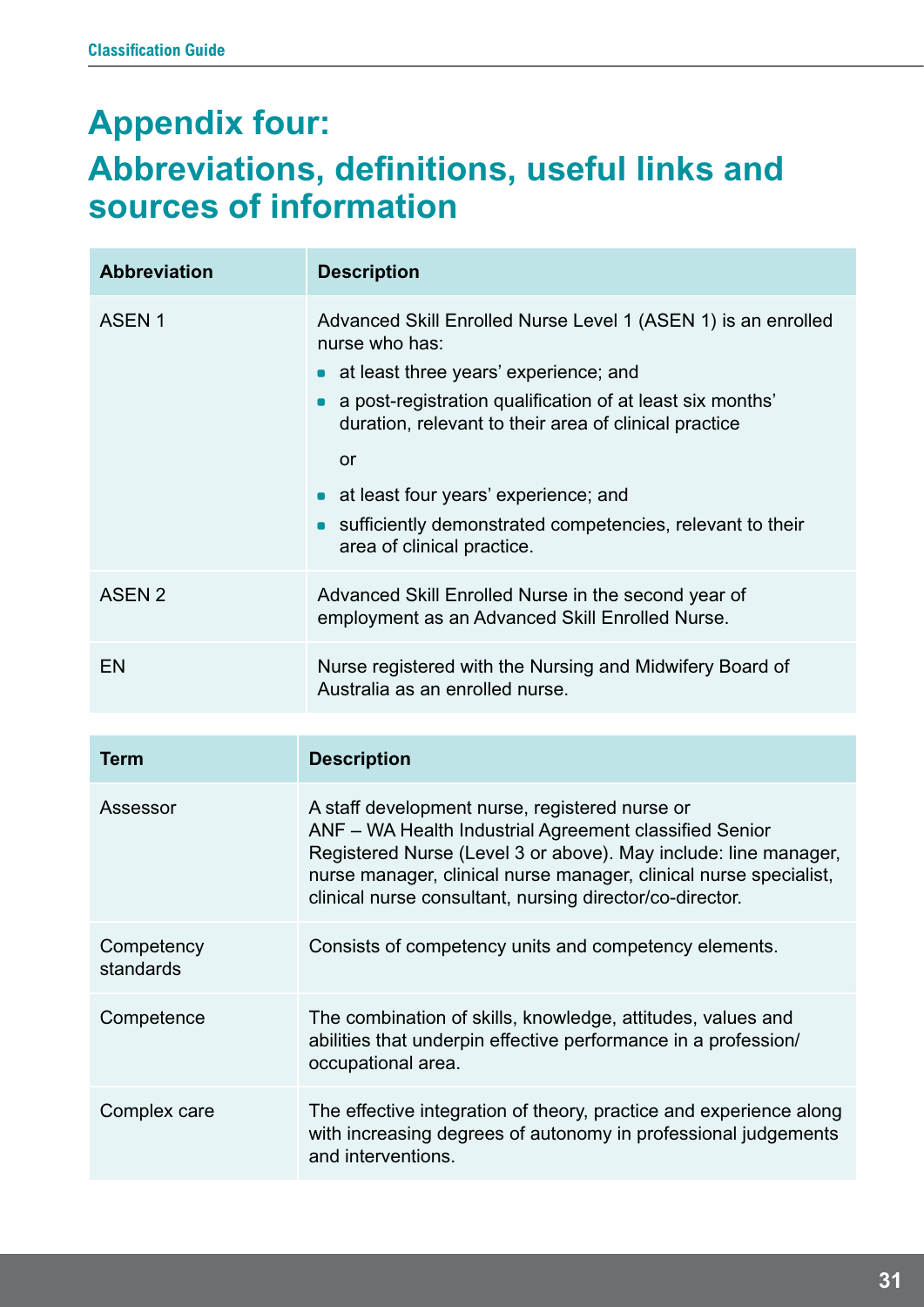| <b>Abbreviation</b>         | <b>Description</b>                                                                                                                                                                                                                                                                                                                                                                    |
|-----------------------------|---------------------------------------------------------------------------------------------------------------------------------------------------------------------------------------------------------------------------------------------------------------------------------------------------------------------------------------------------------------------------------------|
| Development plan            | A plan that identifies competency standards that an enrolled<br>nurse needs to develop and provides details of how the enrolled<br>nurse can achieve these competency standards.                                                                                                                                                                                                      |
| Groups                      | A group of patients, which includes but is not limited to a group of<br>allocated patients.                                                                                                                                                                                                                                                                                           |
| Line manager                | A senior registered nurse who may be in a position titled nurse<br>manager, clinical nurse manager, clinical nurse specialist,<br>clinical nurse consultant, human resource consultant or staff<br>development educator, nursing director or co-director.                                                                                                                             |
| Mentorship                  | Relationship between an experienced nurse and less<br>experienced nurse in which the experienced nurse provides<br>advice and/or assistance that is likely to be career-orientated<br>rather than clinical.                                                                                                                                                                           |
| Organisational policy       | A health service policy, procedure or standard. These are<br>usually located in the clinical area in manuals i.e. the Nursing<br>Policy Manual.                                                                                                                                                                                                                                       |
| Orientation                 | A formal process whereby a new nurse employee is assisted in<br>becoming familiar with the work environment.                                                                                                                                                                                                                                                                          |
| Preceptorship               | An expert nursing clinician who engages in one-to-one teaching<br>of the learner in an actual setting; who teaches through<br>demonstration of knowledge and skill and by verbal explanation<br>and questioning; who models the appropriate professional<br>behaviours encompassed in the advanced practice roles; and<br>who models collaborative practice behaviours (Flynn, 1997). |
| Professional<br>development | Development opportunities and activities that extend and<br>broaden the scope of a person's professional capabilities.                                                                                                                                                                                                                                                                |
| Reflective practice         | Integrating thought and action, with reflection. Thinking about<br>and critically analysing one's actions with the goal of improving<br>professional action.                                                                                                                                                                                                                          |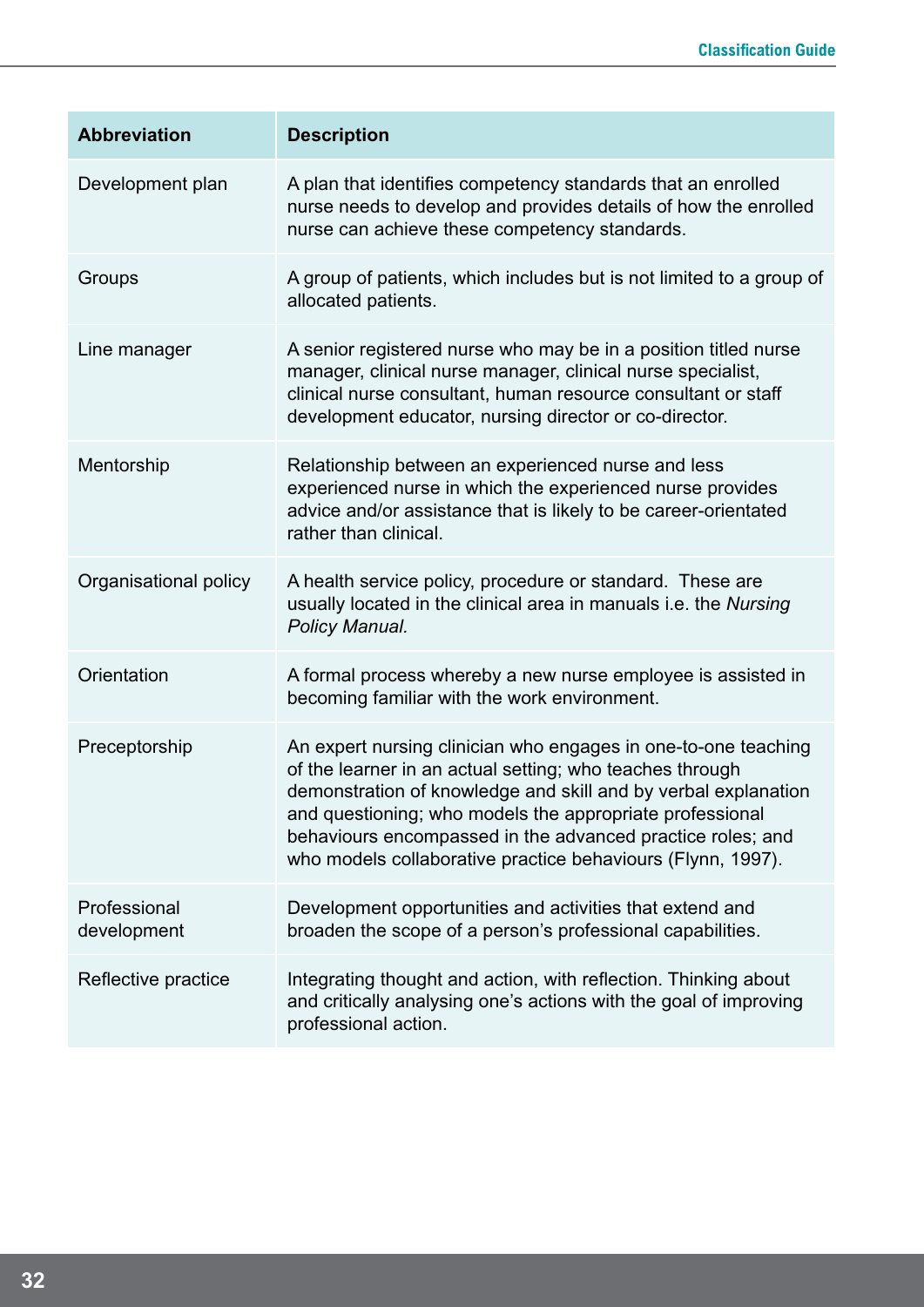| Senior registered<br>nurse (SRN)             | An employee — registered by the Nursing and Midwifery Board<br>of Australia as a registered nurse or midwife - who holds a<br>current practising certificate and any other qualification required<br>for working in the employee's particular practice setting, and who<br>is appointed as such by a selection process or by reclassification<br>from a lower level in the circumstances that the employee is<br>required to perform the duties detailed in this subclause on a<br>continuing basis. |
|----------------------------------------------|------------------------------------------------------------------------------------------------------------------------------------------------------------------------------------------------------------------------------------------------------------------------------------------------------------------------------------------------------------------------------------------------------------------------------------------------------------------------------------------------------|
| Specialist education                         | The completion of a post-registration course in a clinical<br>speciality such as operating room. The course may be at a<br>hospital, registered training organisation, university or in the<br>vocational education and training sector.                                                                                                                                                                                                                                                             |
| Sufficiently<br>demonstrated<br>competencies | Means the employee has satisfied the competencies process<br>contained in the ASEN Competencies Workbook.                                                                                                                                                                                                                                                                                                                                                                                            |
| Systematic approach                          | The assessment, interventions and evaluation of nursing care.                                                                                                                                                                                                                                                                                                                                                                                                                                        |
|                                              |                                                                                                                                                                                                                                                                                                                                                                                                                                                                                                      |

| <b>Useful links</b>                                                  | <b>Web addresses</b>             |
|----------------------------------------------------------------------|----------------------------------|
| <b>WA Department of</b><br>Health                                    | www.health.wa.gov.au             |
| Nursing and Midwifery<br>Office                                      | www.nursing.health.wa.gov.au     |
| <b>United Voice</b>                                                  | www.unitedvoice.org.au           |
| <b>Enrolled Nurse</b><br>Association                                 | www.enawa.org.au                 |
| <b>Australian Health</b><br><b>Practitioner Regulation</b><br>Agency | www.ahpra.gov.au                 |
| <b>Australian Nursing</b><br>and Midwifery Council                   | www.anmc.org.au                  |
| Nursing and Midwifery<br><b>Board of Australia</b>                   | www.nursingmidwiferyboard.gov.au |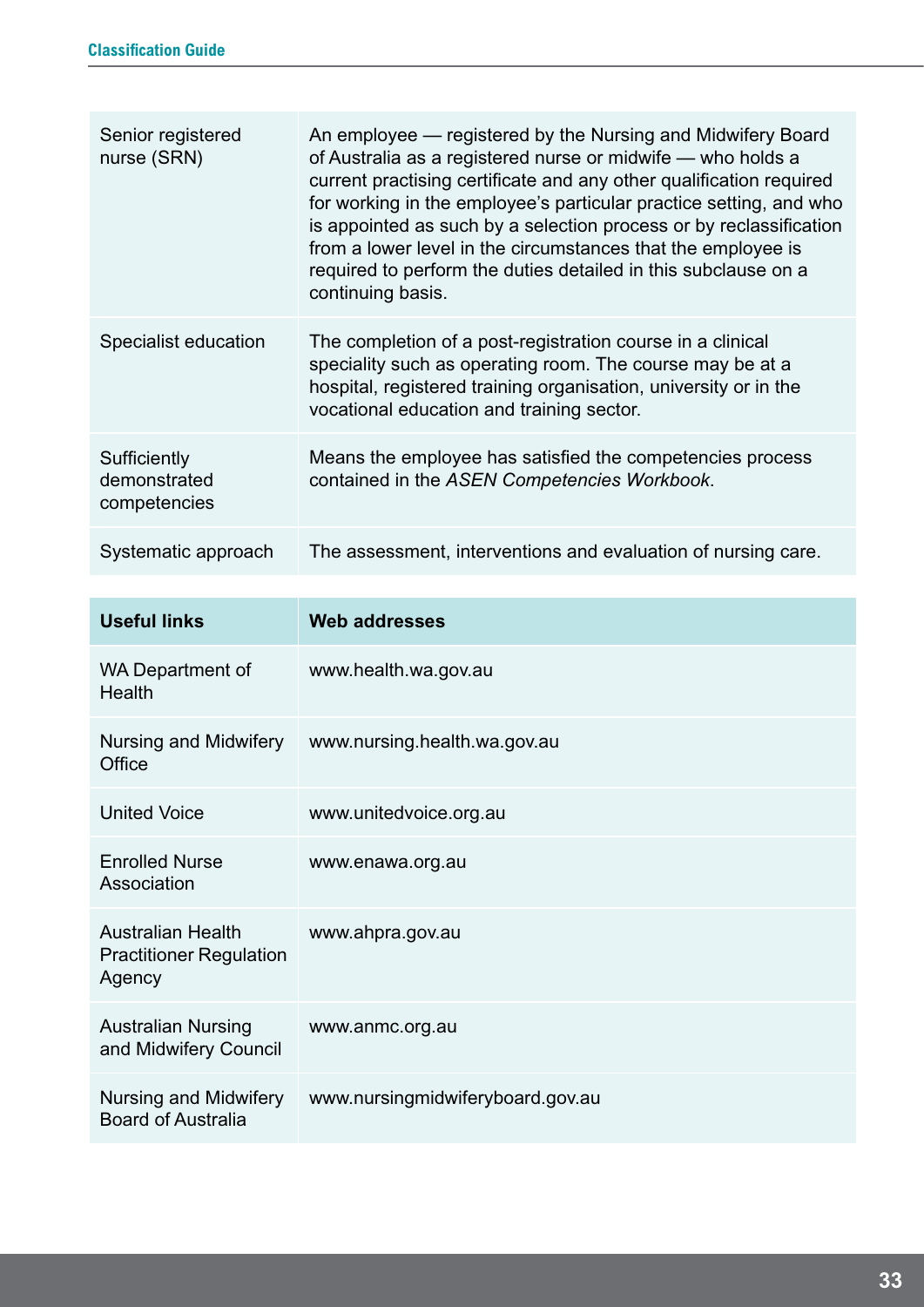#### **Resource material**

Adrian, A., (2005). *Competency standards for the advanced enrolled nurse.*

Australian Nursing and Midwifery Council (2007). *National Framework for the development of decision-making tools.*

Della, P., (2005). *Scope of enrolled nurse practice policy*. Department of Health: Western Australia.

Della, P., & Fraser, A. (2005). *Survey of enrolled nurses in Western Australia*. Department of Health: Western Australia.

Flynn, J.P., (1997). *The role of the preceptor: a guide for nurse educators and clinicians*. Springer: New York.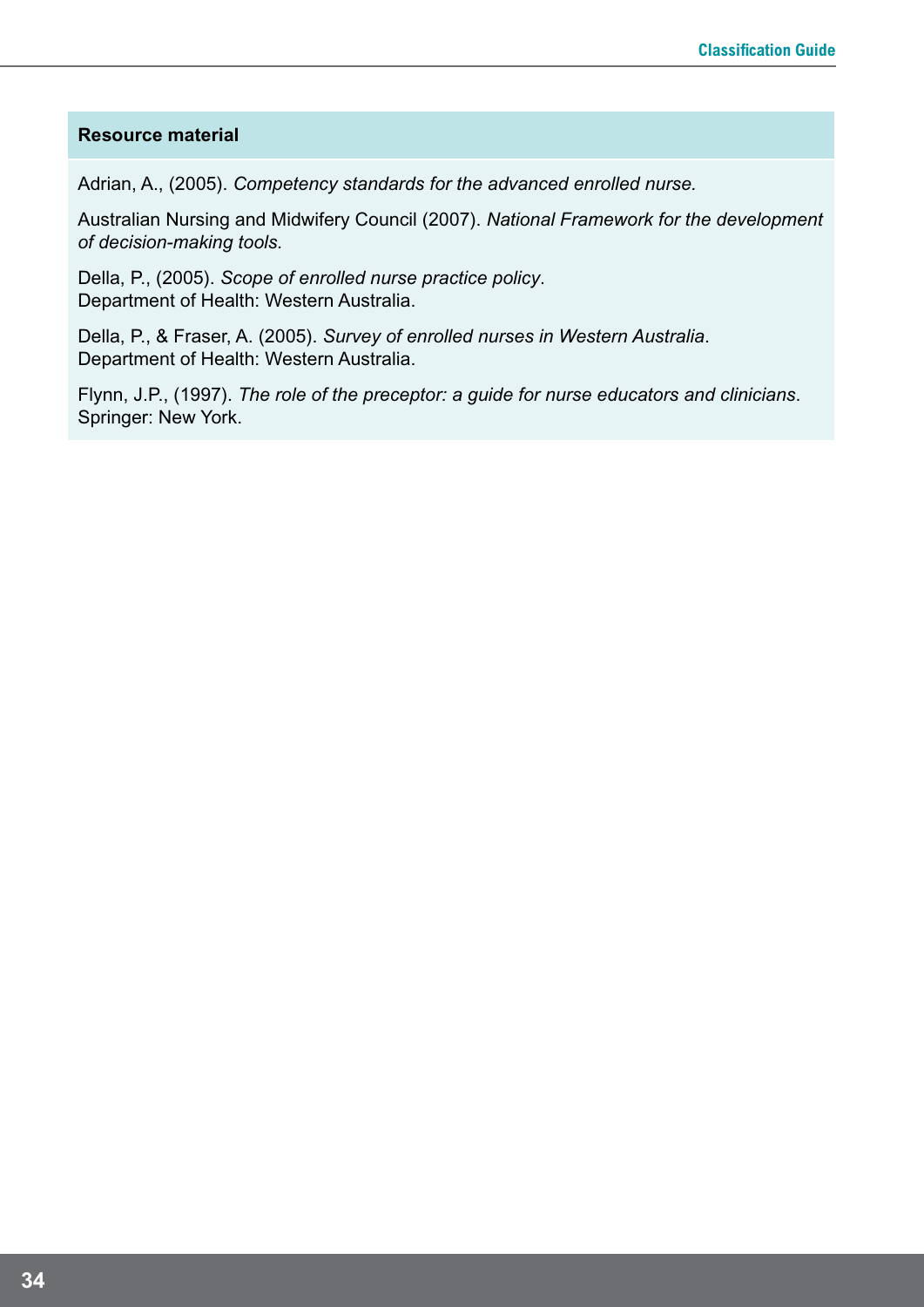# **Notes**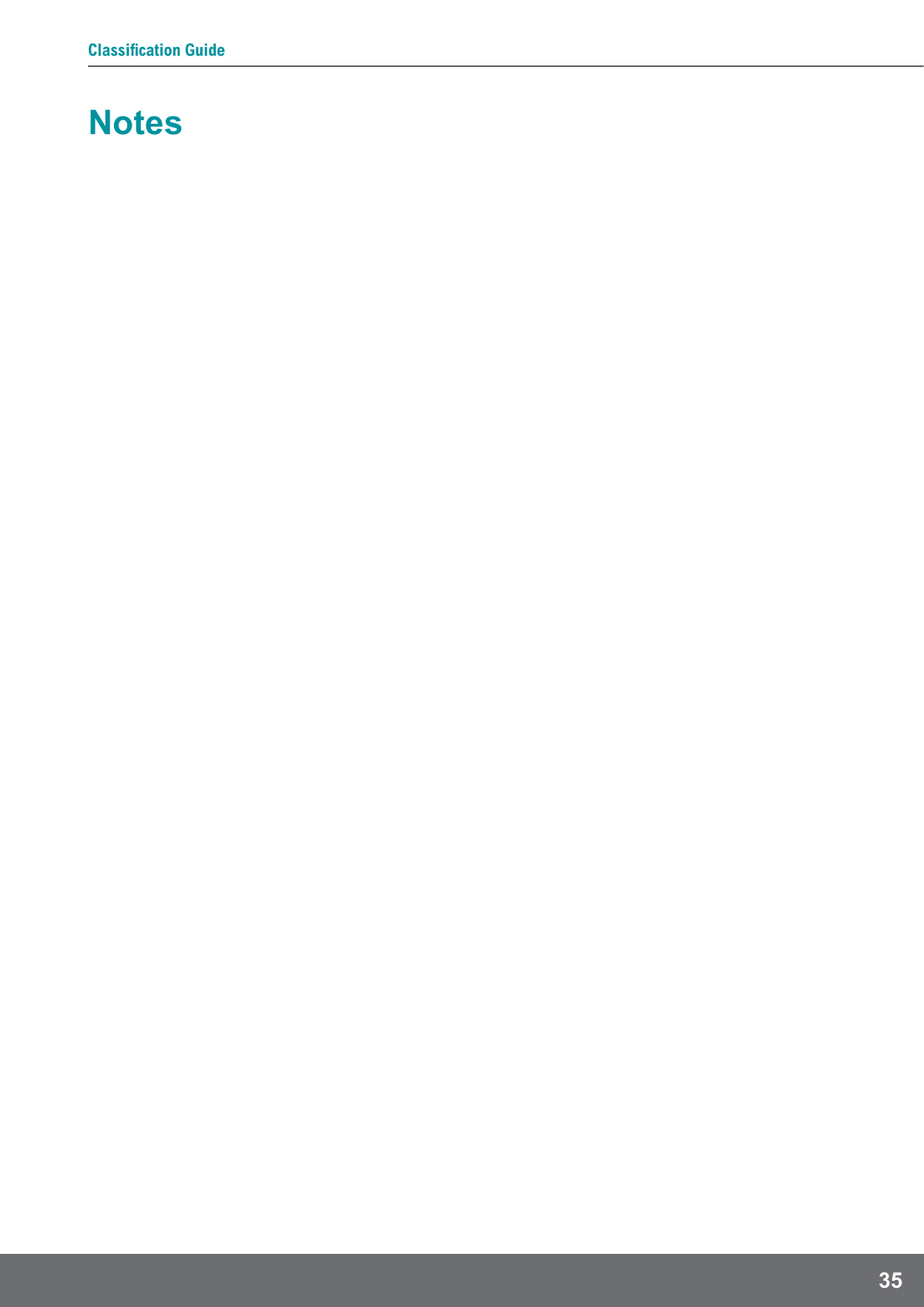# **Notes**